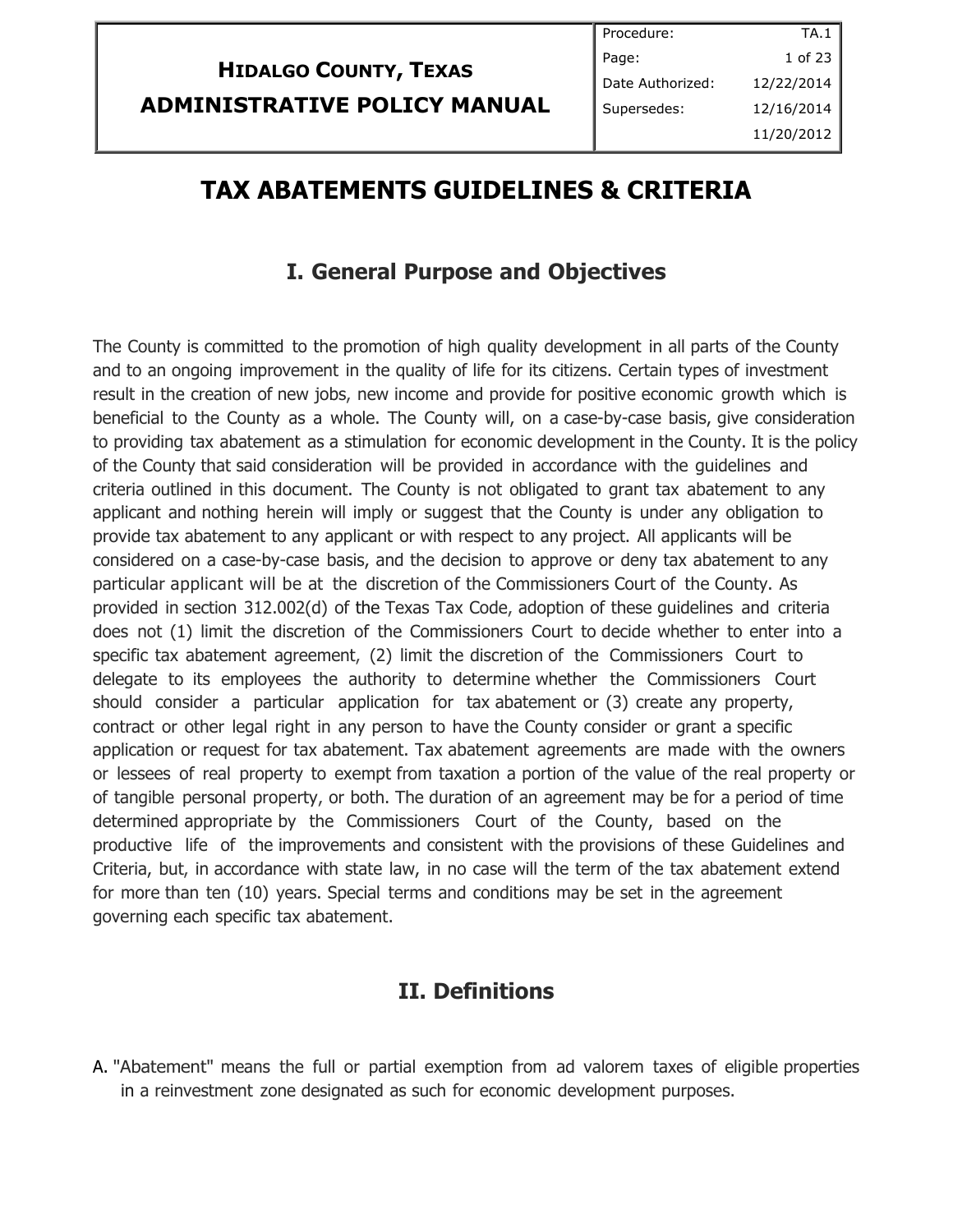#### **HIDALGO COUNTY, TEXAS ADMINISTRATIVE POLICY MANUAL** Page: Date Authorized: Supersedes:

- B. "Agreement" means a contractual agreement for the purpose of Abatement during a Tax Abatement Period between (i) an Owner and/or a Lessee of eligible property and (ii) a taxing authority.
- C. "Applicant" means the Owner and/or Lessee who submits an Application to the County in accordance with these Guidelines and Criteria.
- D. "Application" means the written application and all related materials submitted to the County by the Applicant to request an Abatement hereunder.
- E. "Base Year Value" means the taxable value of the Applicant's real and Personal Property of a type eligible for Abatement (which excludes inventory and supplies) located in a designated reinvestment zone on January 1 of the year of the execution of the Agreement.
- F. "Capital Cost" means the amount expended by the Owner or Lessee, as the case may be, on or after the date of the applicable Agreement on eligible Improvements to Real Property or acquisition of eligible Personal Property needed to commence a Project or operations. Capital Cost expressly excludes amounts expended by the County or other governmental entities and any amounts expended with respect to ineligible property.
- G. "Commissioners Court" means the elected governing body of the County.
- H. "County" means the County of Hidalgo, a political subdivision of the State of Texas.
- I. "Economic Life" means the number of years a property qualifies for depreciation under the Internal Revenue Service Code (Section 168) Modified Accelerated Cost Recovery System, which may be extended in the discretion of the County, upon evidence presented by the Applicant as to the expected Productive Life of the property.
- J. "Eligible Education Facility" means new, expanded or modernized buildings and structures, including fixed machinery and equipment, which, when constructed or completed, will be leased to a public school district, community college district, or statesupported institution of higher education, for the entire term of the proposed Abatement, and which will contribute to the economic development of the County.
- K. "Eligible Facility" means a new, expanded or modernized building, structure or related buildings and structures, including fixed machinery and equipment, which is reasonably likely as a result of granting Abatement to contribute to the retention or expansion of Primary Employment or to attract major investment in the reinvestment zone that would be a benefit to the property and that would contribute to the economic development of the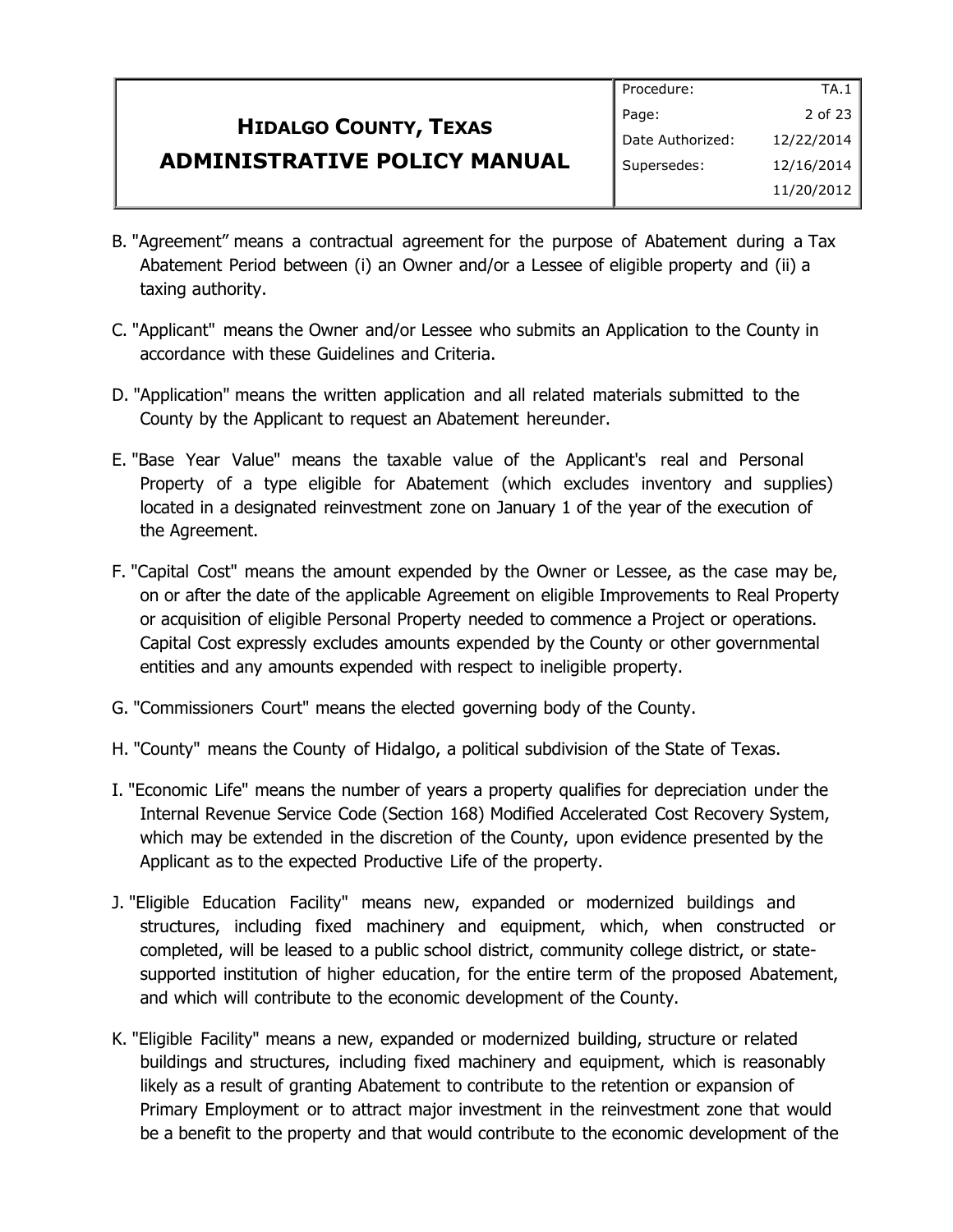## **HIDALGO COUNTY, TEXAS ADMINISTRATIVE POLICY MANUAL**

County, but does not include a Facility, other than a utility, which is intended primarily to provide goods or services to residents or existing businesses located in the County such as, but not limited to, a restaurant or a retail sales establishment.

- L. "Expansion" means the addition of buildings, structures, fixed machinery, and/or equipment for the purpose of increasing production capacity or revenues.
- M. "Extraordinary Impact" means a Project where the Capital Cost is at least equal to \$25,000,000.00 or which creates at least 500 Jobs.
- N. "Facility" means property Improvements, including eligible Personal Property, completed or in the process of construction which together comprise an integral whole.
- O. "Guidelines and Criteria" mean these guidelines and criteria for granting Abatement in the County.
- P. "Improvement" means a building, structure, fixture, or fence erected on or affixed to land, or a transportable structure designed to be occupied for residential or business purposes, whether or not it is affixed to land, if the owner of the structure owns or leases the land on which it is located, unless the structure is unoccupied and held for sale or normally is located at a particular place only temporarily.
- Q. "Initial Period" has the meaning set forth in Section IIIG.1.b below.
- R. "Job" means a permanent, full-time employment position, hired directly or contracted through another entity, that has provided or will result in employment of at least 1,820 hours in the position in a year. Any position providing less than the specified number of hours a year, regardless of the employer's designation of such position, does not qualify as a "Job" for purposes of these Guidelines and Criteria.
- S. "Lessee" means the tenant who is occupying and operating or will occupy and operate an Eligible Facility under a legally binding lease agreement with a Lessor. A lessee of Real Property on which the Eligible Facility exists or is constructed may also own the Facility.
- T. "Lessor" means the owner of an Eligible Facility or of the Real Property on which an Eligible Facility is located that has a binding lease with a Lessee who will occupy and operate the Facility.
- U. "Modernization" means the replacement and upgrading of existing Facilities which increase the productive input or output, updates the technology, or substantially lowers the unit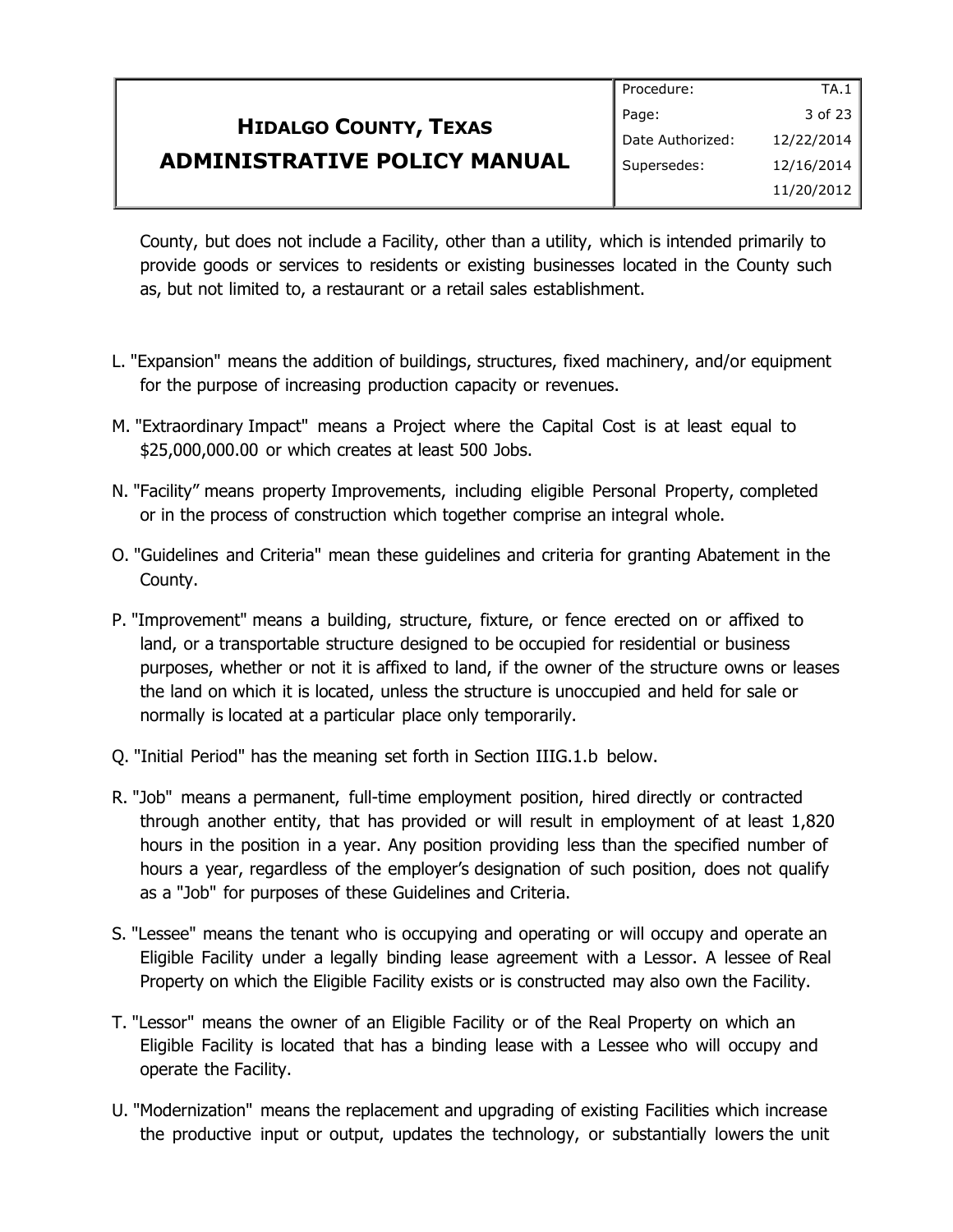|                                     | Procedure:       | TA.1       |
|-------------------------------------|------------------|------------|
| <b>HIDALGO COUNTY, TEXAS</b>        | Page:            | 4 of 23    |
|                                     | Date Authorized: | 12/22/2014 |
| <b>ADMINISTRATIVE POLICY MANUAL</b> | Supersedes:      | 12/16/2014 |
|                                     |                  | 11/20/2012 |

costs of operation, and extends the economic life of the Facility. Modernization may result from the construction, alteration, or installation of buildings, structures, fixed machinery, or equipment. It will not be for the purpose of renovation, reconditioning, refurbishing, repairing, or completion of deferred maintenance, except in reinvestment zones established based on conditions of economic impairment.

- V. "New Facility" means a Facility on Real Property previously undeveloped, which is placed into service by means other than Expansion or Modernization.
- W. "Newly Created Value" means the difference between the Taxable Property Value in the base year and the Taxable Property Value at the time the value is being newly calculated.
- X. "Owner" means the owner of Real Property on which an Eligible Facility is or will be located, who may also be the Lessor. Where the context requires, "Owner" means the owner of the Eligible Facility, who is the lessee of Real Property on which the Eligible Facility is or will be located; provided that a specific definition or other provision to the contrary in an Agreement controls over this sentence.
- Y. "Personal Property" means property that is not Real Property, and consists of intangible and tangible personal property. Intangible Personal Property means a claim, interest (other than an interest in tangible property), right, or other thing that has value but cannot be seen, felt, weighed, measured, or otherwise perceived by the senses, although its existence may be evidenced by a document. It includes a stock, bond, note or account receivable, certificate of deposit, share account, share certificate account, share deposit account, insurance policy, annuity, pension, cause of action, contract, and goodwill. Tangible Personal Property means Personal Property that can be seen, weighed, measured, felt, or otherwise perceived by the senses, but does not include a document or other perceptible object that constitutes evidence of a valuable interest, claim, or right and has negligible or no intrinsic value.
- Z. "Primary Employment" means retention or creation of new Jobs for residents of the County as a result of new, expanded or modernized building Projects.
- AA. "Prior Application" has the meaning set forth in Section  $IV(A)(12)(a)(i)$  below.
- BB. "Productive Life" means the number of years a property Improvements is expected to be in service in a Facility.
- CC. "Project" means the proposed planned undertaking consisting of New Facilities and/or Modernization of Existing Facilities for which Abatement is requested.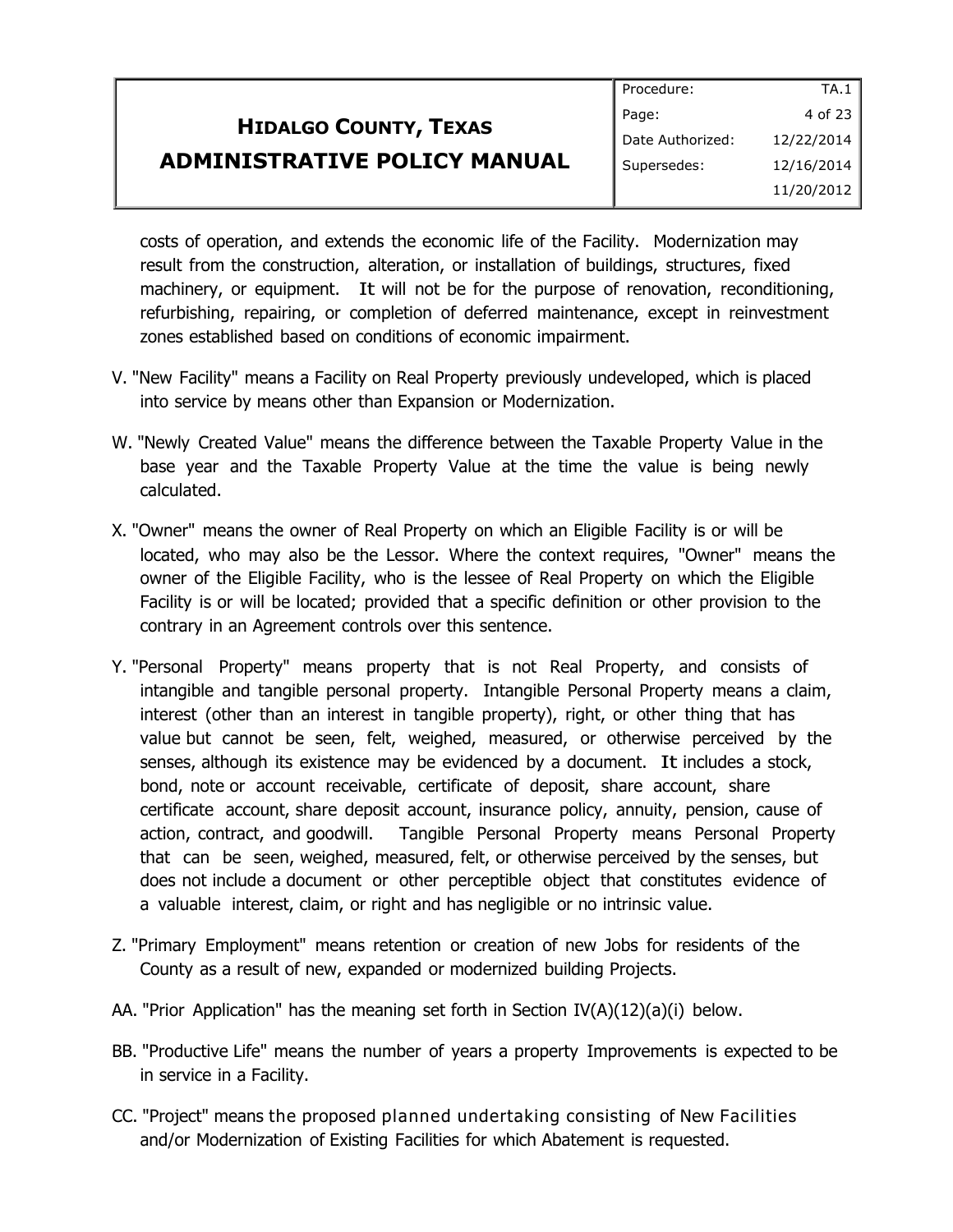#### **HIDALGO COUNTY, TEXAS ADMINISTRATIVE POLICY MANUAL** Procedure: Page: Date Authorized: Supersedes: TA.1 5 of 23 12/22/2014 12/16/2014 11/20/2012

- DD. "Real Property" means land, Improvements, a mine or quarry, minerals in place, standing timber; or an estate, other than a mortgage or deed of trust creating a lien on property or an interest securing payment or performance of an obligation, in a property enumerated above.
- EE. "Reinvestment Zone" is (i) an area designated as such for the purpose of Abatement as authorized by the Property Redevelopment and Tax Abatement Act, Sections 312.401 or 312.201 of the Texas Tax Code or (ii) an area designated as an enterprise zone under Chapter 2303 of the Texas Government Code as authorized by the Property Redevelopment and Tax Abatement Act, Section 312.4011 of the Texas Tax Code.
- FF. "Tax Abatement Period" means the period not exceeding ten years commencing on the January  $1^{\text{st}}$  occurring after execution of the Agreement or such later January 1st in accordance with these Guidelines and Criteria as is specified in the Agreement.
- GG. "Taxable Property Value" means the value of the Property being valued as determined by deducting from the assessed value of such Property, as recorded by the Hidalgo County Appraisal District, the amount of any applicable exemption as defined by the Texas Property Tax Code.

#### **III. Abatement Authorized**

- A. Eligible Facilities. Abatement may be granted for New Facilities and for Expansion or Modernization of Existing Facilities. The Economic Life of a Facility and/or eligible property must exceed the duration of the Abatement.
- B. Eligible Property. Abatement may be applied to both Real and Personal Property used at an Eligible Facility for business purposes, excluding all ineligible property.
- C. Ineligible Property. The following types of property will be fully taxable and ineligible for Abatement: (i) land, (ii) inventory, supplies, tools, furnishings and other forms of moveable Personal Property, (iii) housing, (iv) deferred maintenance, and (v) property to be rented or leased except as provided in subsection E. of this Section III. No reference to property (real or personal) herein shall be deemed to incorporate any ineligible property into any calculation of investment or Abatement.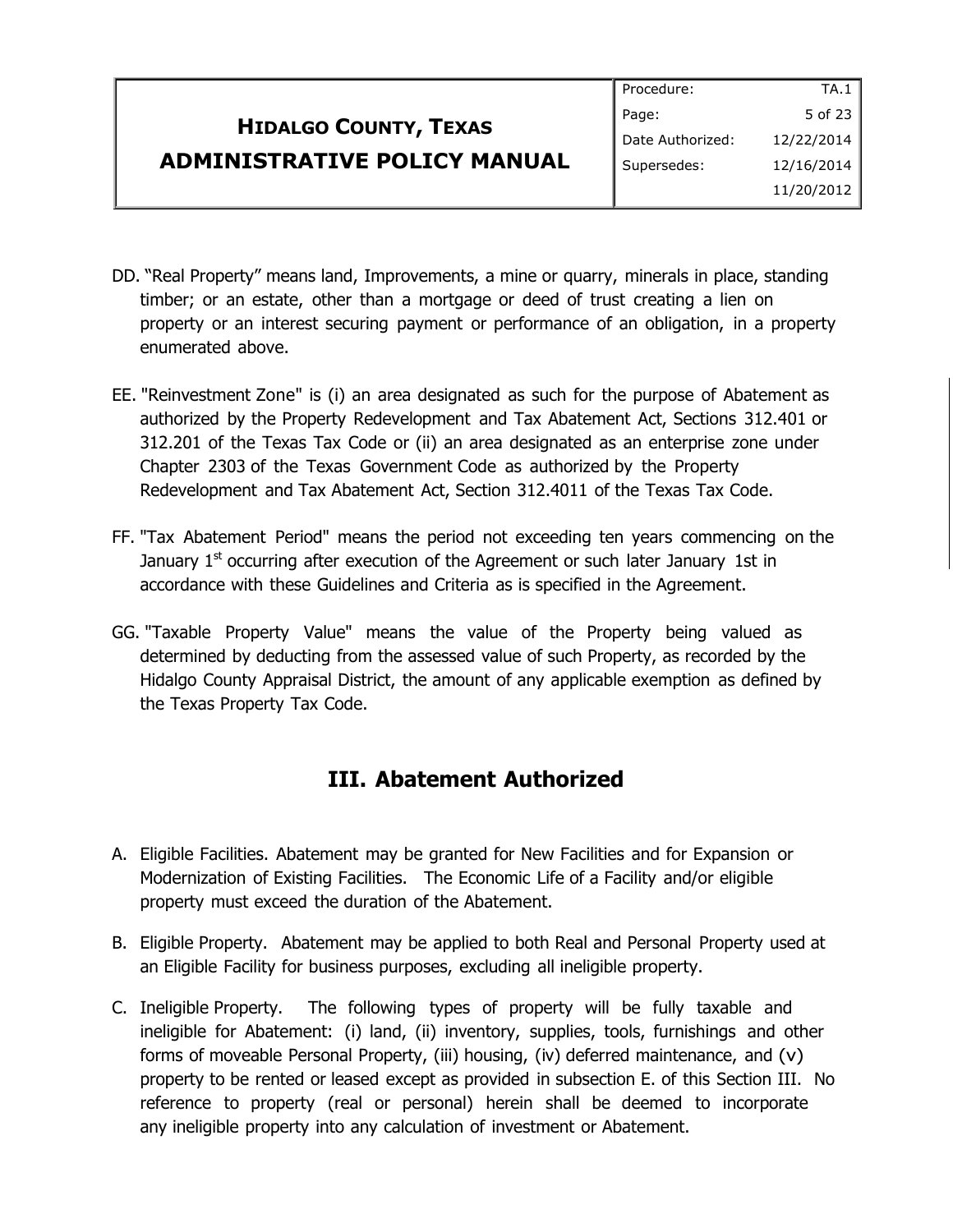#### **HIDALGO COUNTY, TEXAS ADMINISTRATIVE POLICY MANUAL** Procedure: Page: Date Authorized: Supersedes: TA.1 6 of 23 12/22/2014 12/16/2014 11/20/2012

- D. New Value. Abatement may only be granted for the Newly Created Value of eligible property Improvements made subsequent to and specified in an agreement between the County and the Owner and/or Lessee, subject to such limitations as the County may impose.
- E. Leased Facilities. If a leased Facility is granted Abatement, the agreement will be executed by the Lessee and, if required by the County, by the Lessor. If the County requires both Lessee and Lessor to be parties to the agreement, the agreement will not be in effect unless both Lessee and Lessor execute the agreement.
- F. Eligibility Criteria. In order to be considered for Abatement, eligible Facilities must be located in a reinvestment zone and result in a minimum added value of \$1,500,001 in real and business Personal Property or the creation of at least 26 full-time Jobs.
- G. Criteria and Value of Abatement. Abatement may be granted for eligible Facilities on all or a portion of the Newly Created Value of eligible property according to the following:
	- 1. An Owner and/or Lessee, as the case may be, of Real Property where an Eligible Facility is located prior to the inception of the Project subject to an agreement or on which an Eligible Facility will be constructed as part of the Project, must agree to expend a designated sum of money as the Capital Cost of the Project and/or provide a certain number of Jobs in order to qualify for an Abatement and must expend at least the sum agreed to as the Capital Cost of the Project and provide at least the agreed number of Jobs in accordance with the agreement in order to receive such Abatement.
		- a. General. Except with respect to Extraordinary Impact Projects in which subsection III. G.1(b) below applies, the percent of value to be abated will be determined by the greater percentage for which the Project qualifies as set forth below based on the Capital Cost expended by the Owner and/or Lessee, as the case may be, in the Project or the number of Jobs created: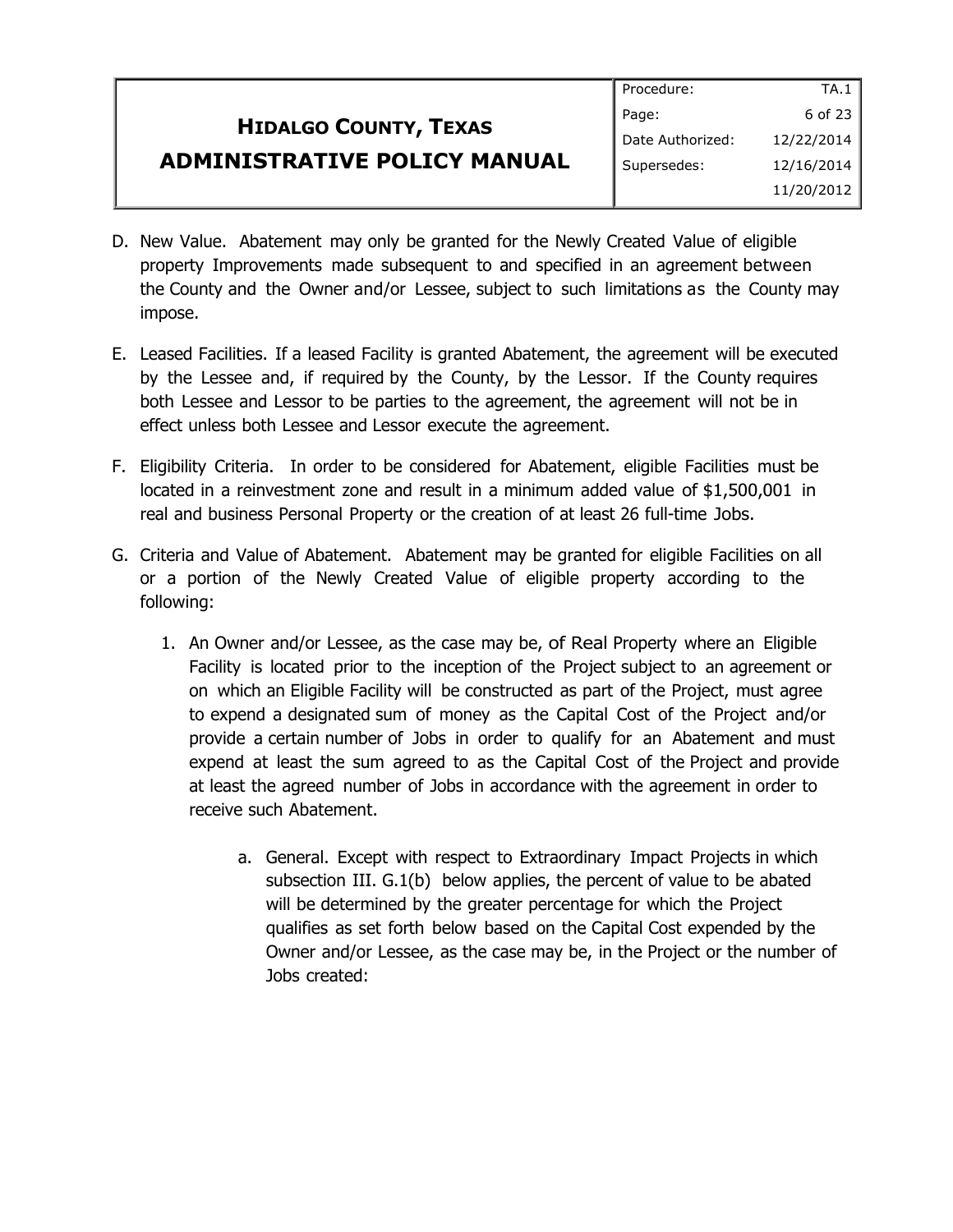## **HIDALGO COUNTY, TEXAS ADMINISTRATIVE POLICY MANUAL**

| Procedure:       | TA.1       |
|------------------|------------|
| Page:            | 7 of 23    |
| Date Authorized: | 12/22/2014 |
| Supersedes:      | 12/16/2014 |
|                  | 11/20/2012 |

| Percent of<br><b>Increase in</b><br><b>Property Value</b><br>to be Abated | <b>Capital Cost of Project</b>                    | <b>Number</b><br>of Jobs<br><b>Created</b> |
|---------------------------------------------------------------------------|---------------------------------------------------|--------------------------------------------|
| $0\%$                                                                     | Less than \$1,500,001                             | $0 - 25$                                   |
| 25%                                                                       | \$1,500,001 up to and including \$5,000,000       | $26 - 50$                                  |
| 50%                                                                       | Over \$5,000,000 up to and including \$10,000,000 | $51 - 100$                                 |
|                                                                           |                                                   | 101 or                                     |
| 80%                                                                       | Over \$10,000,000                                 | more                                       |

b. Extraordinary Impact Projects. The Owner and/or Lessee may, in lieu of the schedule set forth in subsection (a) above, opt for the following provisions if the Capital Cost is at least equal to \$25,000,000.00 or the Project creates at least 500 Jobs:

| <b>Percent of</b><br>Increase in<br><b>Property Value</b><br>to be Abated | <b>During Year of Tax Abatement Period</b>      |
|---------------------------------------------------------------------------|-------------------------------------------------|
| 100%                                                                      | <b>Initial Period</b>                           |
| 90%                                                                       | First Year after Initial Period                 |
| 80%                                                                       | Second Year after Initial Period                |
| 70%                                                                       | Third Year after Initial Period                 |
| 60%                                                                       | Fourth Year after Initial Period                |
| 50%                                                                       | Fifth Year after Initial Period                 |
| 40%                                                                       | Sixth and subsequent Years after Initial Period |

The "Initial Period" is the first one to four years of the Tax Abatement Period, determined as follows: the Initial Period commences on the January 1 following execution of the Agreement (or such later January 1 as may be agreed to in the Agreement, provided such January 1 is not more than 3 years after execution of the Agreement) and ends on the earlier of the fourth December 31 occurring after such January 1 and the December 31 occurring after substantial completion of construction of Improvements. Regardless of the length of the Initial Period, the Tax Abatement Period shall not exceed ten years. The Owner or Lessee (or both if both are parties to the Agreement) must make such election in the Agreement. In the event the parties have opted for this provision but it is later determined that the actual Capital Cost or Jobs do not qualify for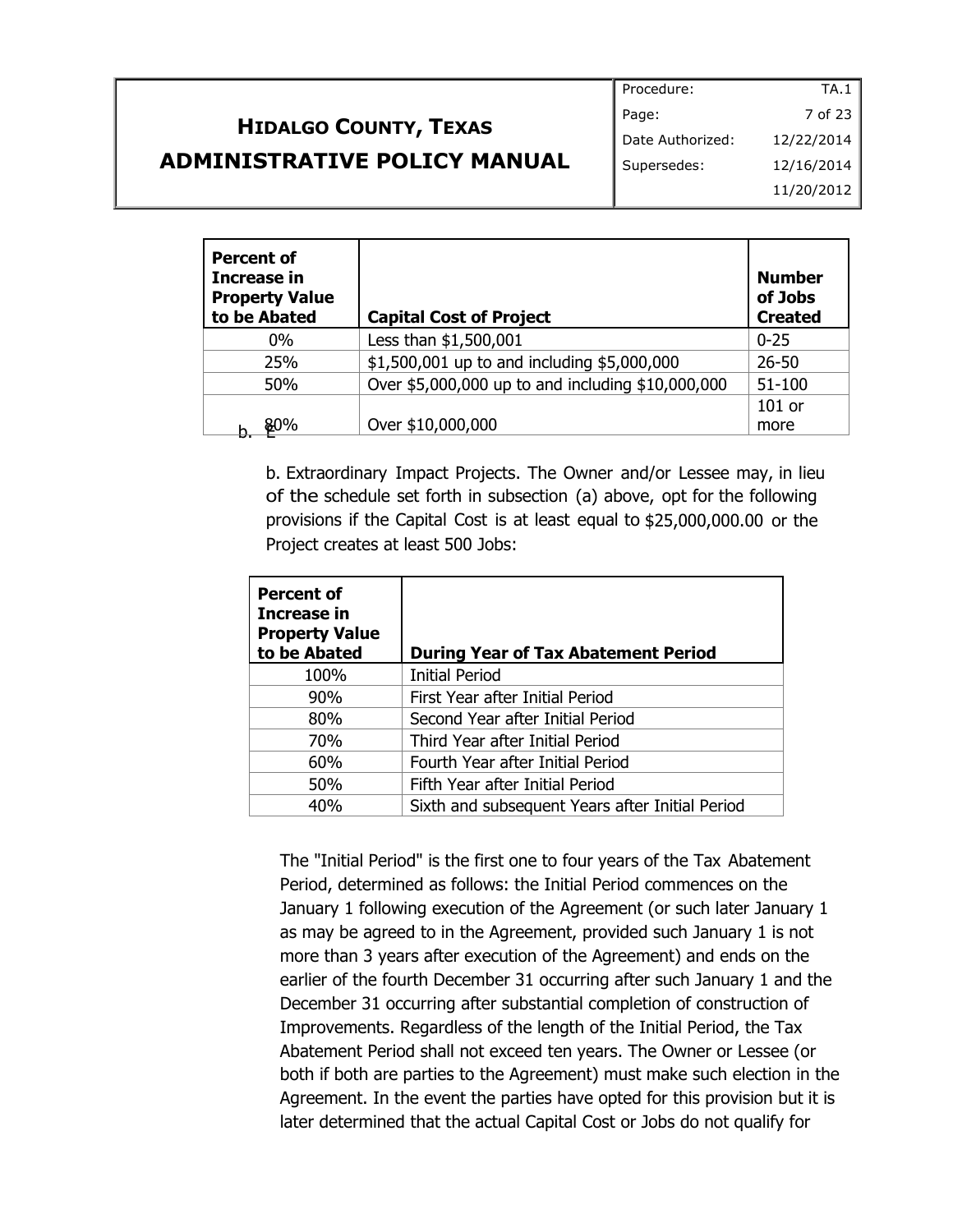|                                     | Procedure:       | TA.1       |
|-------------------------------------|------------------|------------|
| <b>HIDALGO COUNTY, TEXAS</b>        | Page:            | 8 of 23    |
|                                     | Date Authorized: | 12/22/2014 |
| <b>ADMINISTRATIVE POLICY MANUAL</b> | Supersedes:      | 12/16/2014 |
|                                     |                  | 11/20/2012 |

this provision, the provisions of subsection (a) above will apply in lieu of the provisions of this subsection (b) and any taxes abated prior to the determination that this provision was inapplicable in excess of the amount that would have been abated pursuant to subsection (a) above shall be immediate recaptured and paid by Owner and/or Lessee.

- 2. Only the Newly Created Value will be eligible for Abatement. The applicable percentage set forth in subsection (G)(1) of this Section III (based on whether the Capital Cost of the Project or Job creation results in a higher percentage and whether, if applicable, the Extraordinary Impact provision was opted for in the Agreement) is applicable only to the Newly Created Value of Real Property at the Eligible Facility and of Personal Property owned by the Owner or the Lessee at the Eligible Facility as determined by the Hidalgo County Appraisal District and these Guidelines and Criteria.
- 3. The length of the Tax Abatement Period shall not exceed ten (10) years. The Tax Abatement Period shall start on a January 1 not later than the later of (i) the third January 1 occurring after the successful completion of the development, redevelopment or Improvements of the Project as specified in the Agreement or (ii) the fourth January 1 occurring after execution of the Agreement. The Abatement of the Real and Personal Property during the Tax Abatement Period shall only be received to the extent its Taxable Property Value for that year exceeds its Taxable Property Value for the year in which the Agreement is executed, such that only Newly Created Value will be abated.
- 4. As an additional incentive to create and sustain Jobs, any Abatement based upon Job creation will be subject to increases or decreases in subsequent tax years based on the level of Jobs added or lost. For example, a Project that initially creates thirty (30) Jobs is eligible for a 25% Abatement. In the second year of the Tax Abatement Period, if twenty-one (21) additional Jobs are added, the Abatement will then increase to 50% (although such increased Abatement shall not apply retroactively), and so on as Jobs are created during the Tax Abatement Period. Conversely, if Jobs are reduced, the percent of Abatement will also be reduced.
- 5. With respect to any Abatement based upon Capital Cost, the percent of value to be abated may qualify for increases in subsequent tax years based upon additional capital improvements. For example a Project that initially has a capital cost of \$ 2,500,000.00 is ineligible for 2 5 % Abatement. In the second year of the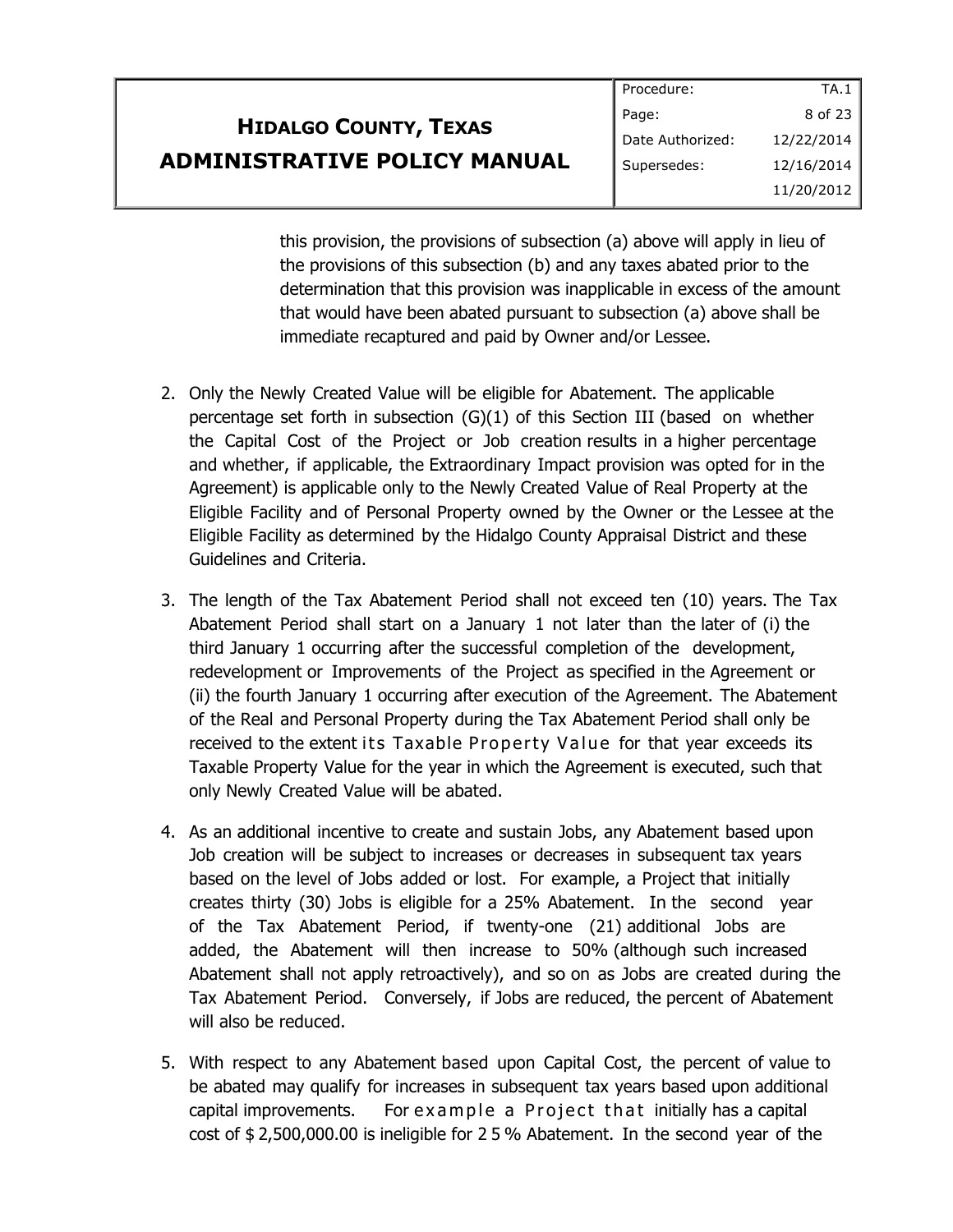|                                     | Procedure:       | TA.1        |
|-------------------------------------|------------------|-------------|
| <b>HIDALGO COUNTY, TEXAS</b>        | Page:            | 9 of 23 $ $ |
|                                     | Date Authorized: | 12/22/2014  |
| <b>ADMINISTRATIVE POLICY MANUAL</b> | Supersedes:      | 12/16/2014  |
|                                     |                  | 11/20/2012  |

Tax Abatement Period, if additional qualifying capital Improvements are made in the total amount of \$3,000,000, the Abatement may then increase to 50% upon Commissioners' Court approval (although such increased Abatement shall not apply retroactively).

- 6. Improvements, Expansions or Modernizations must not be expected to solely or primarily have the effect of transferring employment from one part of the County to another part of the County.
- 7. The Project must be expected to prevent the loss of payroll or retain, increase or create payroll on a permanent basis in the County
- H. Standards of Tax Abatement. The following factors, among others, will be considered in determining whether to grant Abatement and, if so, the percentage of value to be abated and duration of Abatement.
	- 1. value of land and existing Improvements, if any;
	- 2. type and value of proposed Improvements;
	- 3. Productive Life of proposed Improvements;
	- 4. number of existing Jobs to be retained by proposed Improvements;
	- 5. number and type of new Jobs to be created by proposed Improvements;
	- 6. whether the new Jobs to be created will be filled by persons residing within the County;
	- 7. amount property tax base valuation will be increased during term of Abatement, which will include a definitive commitment that (i) such increase in valuation will not in any case be less than \$1,500,001, or (ii) no less than 26 Jobs will be created;
	- 8. the costs to be incurred by the County to provide facilities or services directly resulting from the new Improvements;
	- 9. the amount of ad valorem taxes to be paid to the County during the Tax Abatement Period considering (a) the existing values, (b) the percentage of new value abated, (c) the Tax Abatement Period, and (d) the value after expiration of the Tax Abatement Period;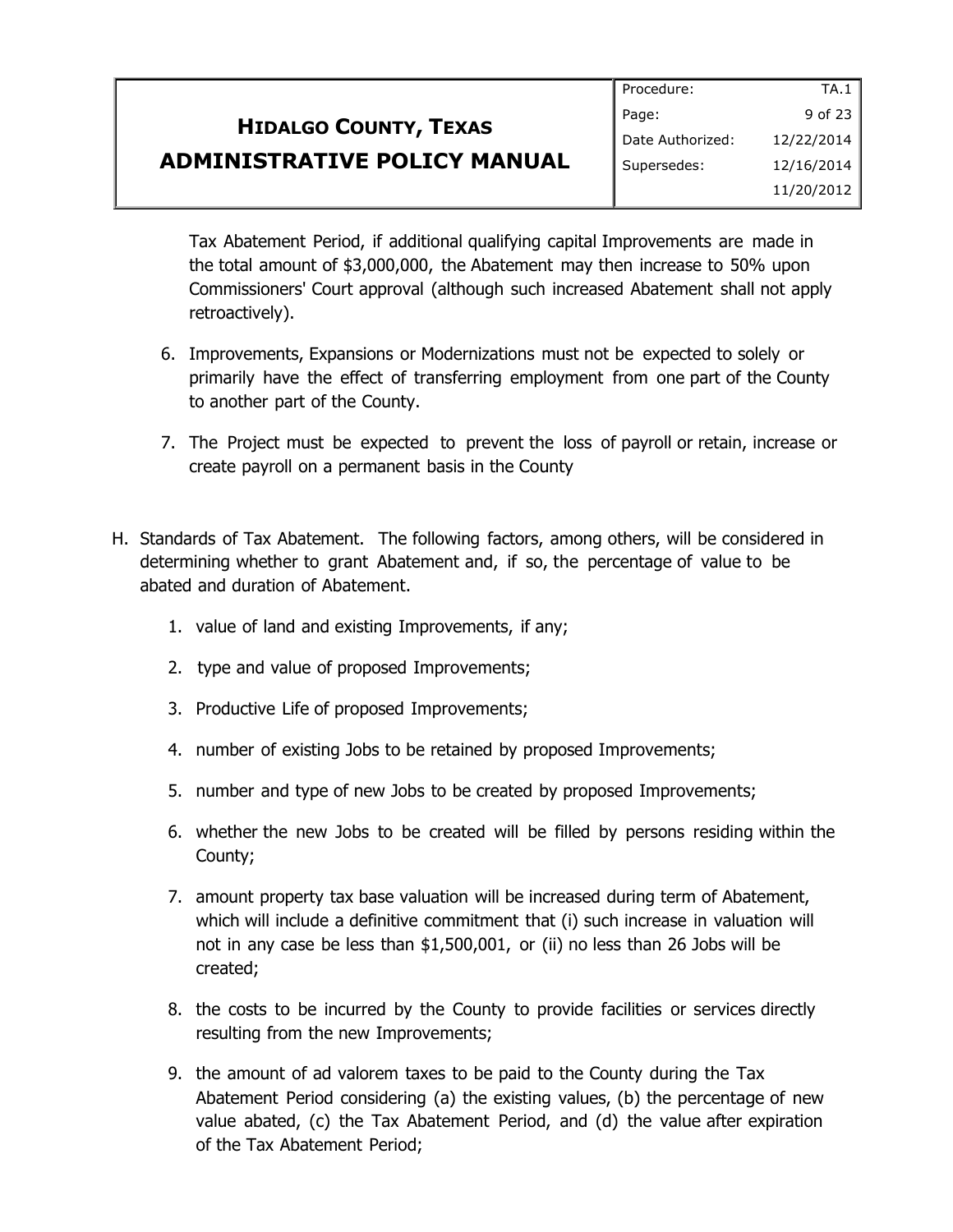|                                     | Procedure:       | TA.1         |
|-------------------------------------|------------------|--------------|
| <b>HIDALGO COUNTY, TEXAS</b>        | Page:            | 10 of 23 $ $ |
|                                     | Date Authorized: | 12/22/2014   |
| <b>ADMINISTRATIVE POLICY MANUAL</b> | Supersedes:      | 12/16/2014   |
|                                     |                  | 11/20/2012   |

- 10. the types and values of public improvements, if any, to be made by the Applicant seeking Abatement;
- 11. whether the proposed Improvements compete with existing businesses to the detriment of the local economy;
- 12. the impact on the business opportunities of existing businesses;
- 13. the attraction of new businesses to the area;
- 14. whether the Project is environmentally compatible with no adverse impact on quality of life, including whether the Project or portions thereof will meet U.S. Green Building Council Leadership in Energy and Environmental Design Program (LEED) Standards/Certification; and
- 15. whether the Real Property is in an improvement project financed by tax increment bonds.

Each Eligible Facility will be reviewed on its merits utilizing the factors provided above. After such review, Abatement may be entirely denied or may be granted to the extent deemed appropriate after full evaluation.

I. In addition to other Abatements authorized hereunder, Abatement may be granted for an Eligible Education Facility as provided in this subsection I. The provisions of subsections III. G. (I), G. (2) (excluding the first sentence), G. (4), G. (5), and H. (7), of these Guidelines and Criteria will not apply to Abatements for Eligible Education Facilities. The term of the Abatement for an Eligible Education Facility will be established by the Commissioners Court at the time the Abatement is granted, but in no event will exceed the maximum term permitted under the Texas Tax Code.

#### **IV. Procedural Guidelines**

A. Preliminary Application Steps: Any person, organization, corporation or other entity meeting the Abatement guidelines may request Abatement by contacting the County Judge's Office Economic Development Division and filing a written Application with the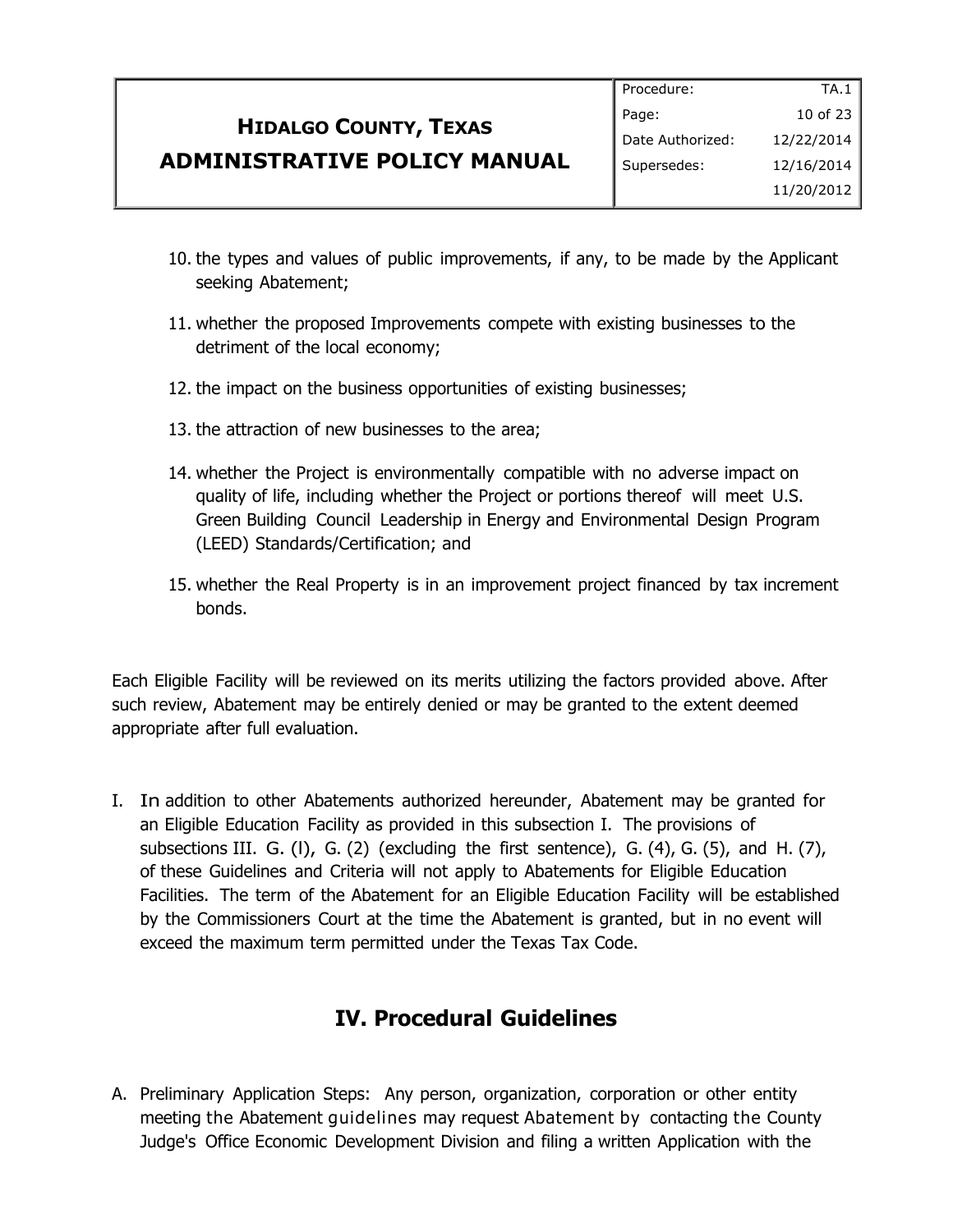|                                     | Procedure:       | TA.1         |
|-------------------------------------|------------------|--------------|
| <b>HIDALGO COUNTY, TEXAS</b>        | Page:            | 11 of 23 $ $ |
|                                     | Date Authorized: | 12/22/2014   |
| <b>ADMINISTRATIVE POLICY MANUAL</b> | Supersedes:      | 12/16/2014   |
|                                     |                  | 11/20/2012   |

County in conformance with the following procedural guidelines. Consideration will be given to written requests from Applicants for the confidentiality of proprietary information, consistent with state law, including without limitation Section 312.003 of the Texas Tax Code and Section 552 of the Texas Government Code.

- 1. An Application form approved by the County and in the form attached to these Guidelines and Criteria must be completed and submitted to the appropriate office or any other office or official designated by the County, with all of the information and documents specified therein and herein, prior to commencement of construction, alterations, or installation of Improvements related to a proposed Modernization, Expansion or new Facility by the Applicant. Commencement of construction is considered to have taken place when any one of the following has occurred.
	- a. If more than ninety days has passed since an Abatement Agreement with the municipality has been executed (if applicable);
	- b. If a building permit has been issued for construction not associated with mitigating an environmental hazard;
	- c. If the Project's site has been cleared and prepared for development;
	- d. If construction (including renovations or tenant finish-out) has begun;
	- e. If site specific infrastructure has begun to be installed; or
	- f. If equipment, inventory, or employees have been relocated to the new site.

**A complete Application, with all of the information and documentation specified therein and herein, must be submitted to the appropriate office or any other office or official designated by the County no later than October 1, in order to have an Agreement considered and executed in the same year that the Application is submitted to the County.**

2. The Application will require such financial and other information as may be deemed appropriate for evaluating the financial capacity of the Applicant. This may include an economic feasibility study including a detailed list of estimated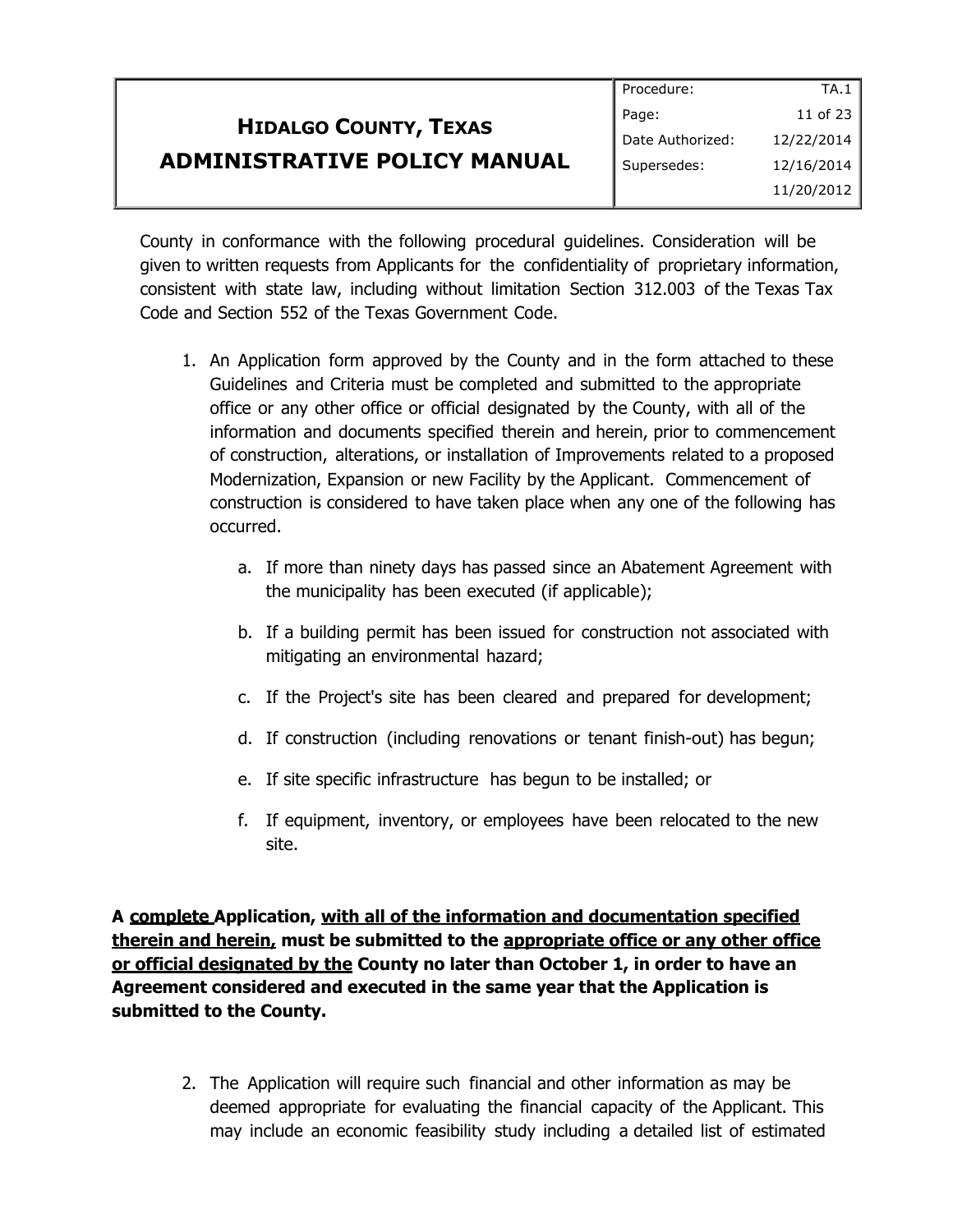|                                     | Procedure:       | TA.1       |
|-------------------------------------|------------------|------------|
| <b>HIDALGO COUNTY, TEXAS</b>        | Page:            | 12 of 23   |
|                                     | Date Authorized: | 12/22/2014 |
| <b>ADMINISTRATIVE POLICY MANUAL</b> | Supersedes:      | 12/16/2014 |
|                                     |                  | 11/20/2012 |

Improvements costs, a description of the methods of financing all estimated costs and the time when related costs or monetary obligations are to be incurred, and historical financial statements and statements of revenues, expenses, net income and cash flow for the first five years of the Project, which have been audited, reviewed or compiled by a certified public accountant.

- 3. Applicant will prepare a descriptive list of the eligible Improvements for which Abatement is requested. This will include the class life of the Improvements based on the Internal Revenue Service Code (Section168) Modified Accelerated Cost Recovery System and, if applicable, any documentation supporting a longer Economic Life of such Improvements.
- 4. Applicant will prepare a plat or map showing the precise location of the property, location of proposed Improvements, all roadways within five hundred feet (500') of the site, and all existing land uses and zoning within five hundred feet (500') of the site. The correct legal description of the Real Property must be provided.
- 5. Applicant will address all criteria outlined in Section III.H. of these Guidelines and Criteria in letter format. In the case of a Modernization or Eligible Facility, Applicant will also include a statement of the Facility's current property value, stated separately for Real and Personal Property.
- 6. Applicant will prepare a time schedule for undertaking and completing the planned Improvements.
- 7. Applicant will provide a tax certificate verifying that no taxes are past due on Applicant's (and, if Applicant is not the Owner of the Real Property or Facility, the Owner's) property located within the proposed reinvestment zone; provided, however, that with respect to Extraordinary Impact Projects where Applicant is not the Owner of the Real Property on which the Facility is or will be located, Commissioners Court may opt to limit the Real Property for which such certificates are required if deemed appropriate under the circumstances.
- 8. Applicant will provide a copy of the underlying lease if Applicant is a Lessee of the Facility.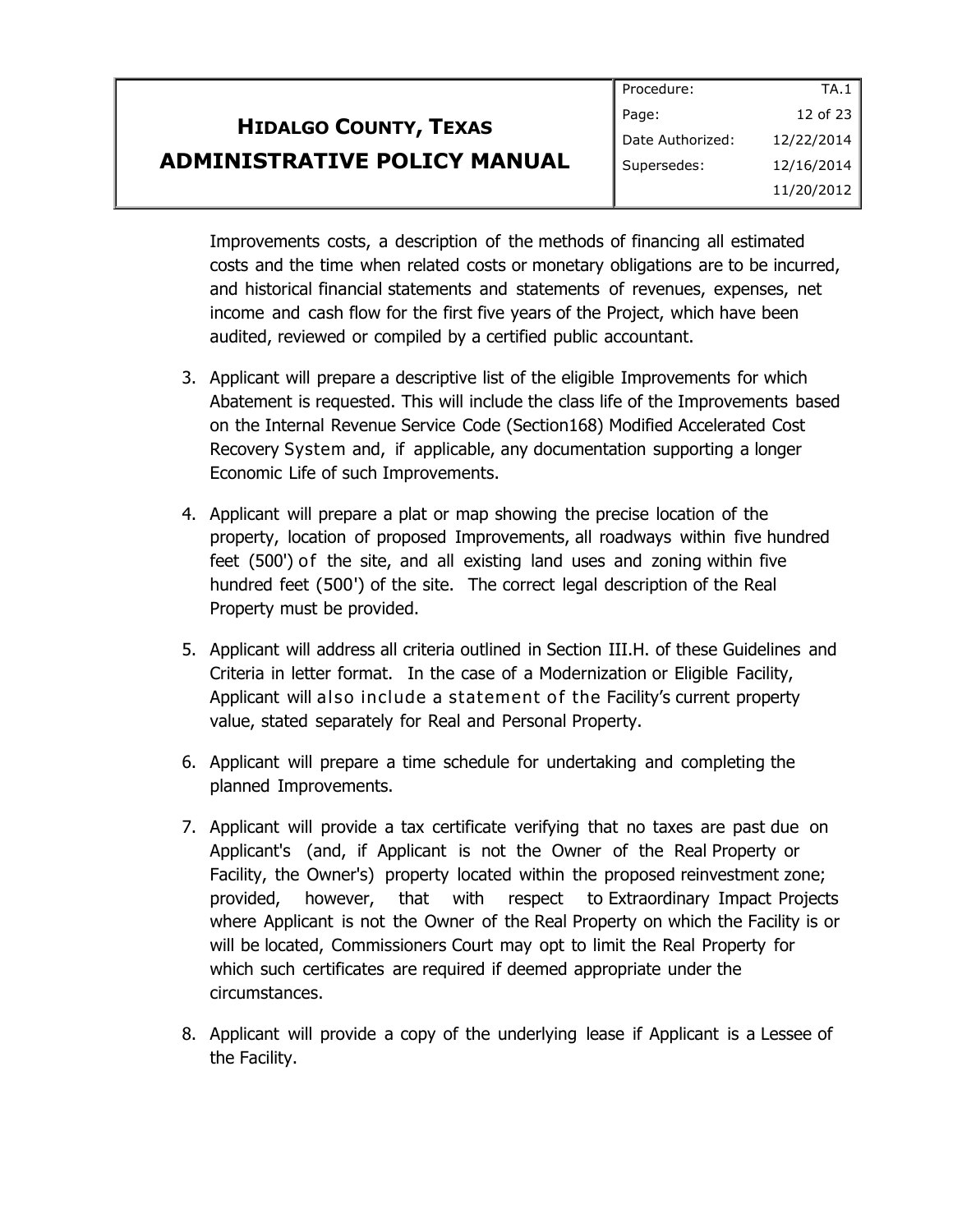|                                     | Procedure:       | TA.1       |
|-------------------------------------|------------------|------------|
| <b>HIDALGO COUNTY, TEXAS</b>        | Page:            | 13 of 23   |
|                                     | Date Authorized: | 12/22/2014 |
| <b>ADMINISTRATIVE POLICY MANUAL</b> | Supersedes:      | 12/16/2014 |
|                                     |                  | 11/20/2012 |

- 9. Applicant will provide a copy of the contract between the Applicant and any employment agency acting as the employer of the employees of eligible Jobs pursuant to such contract.
- 10. Applicant will provide copies of the immediately preceding quarterly reports filled with the Texas Workforce Commission, documenting the current number of permanent full time employees.
- 11. Applicant will provide a current copy of any Enterprise Zone Map identifying the property location.
- 12. Applicant shall pay to the County a non-refundable application fee of \$1,000 at the time of submission of the Application unless
	- a. the Applicant meets all of the following criteria:
		- i. during the twelve months immediately preceding the submission of the Application, the Applicant submitted an Application for an Abatement to the County (the "Prior Application");
		- ii. during such twelve month period, the Applicant paid the \$1,000 fee to the County with respect to the Prior Application;
		- iii. neither the Applicant nor any other party has received or will receive any Abatement with respect to such Prior Application; and
		- iv. the Commissioners Court deems such new Application to be substantially similar to the Prior Application; or
	- b. the total Abatement that the Applicant is requesting is less than and capped at (i) \$1,000 per year and/or (ii) \$10,000 in the aggregate over the life of the Abatement.

Applicant understands and, by submitting an Application agrees, that such fee is to partially offset the County's expenses in reviewing the Applicant's Application and shall not be refunded in the event the Application is withdrawn by Applicant or denied by the County. Applicant will submit along with the Application a copy of the receipt issued from the Hidalgo County Treasurer evidencing payment of the application fee.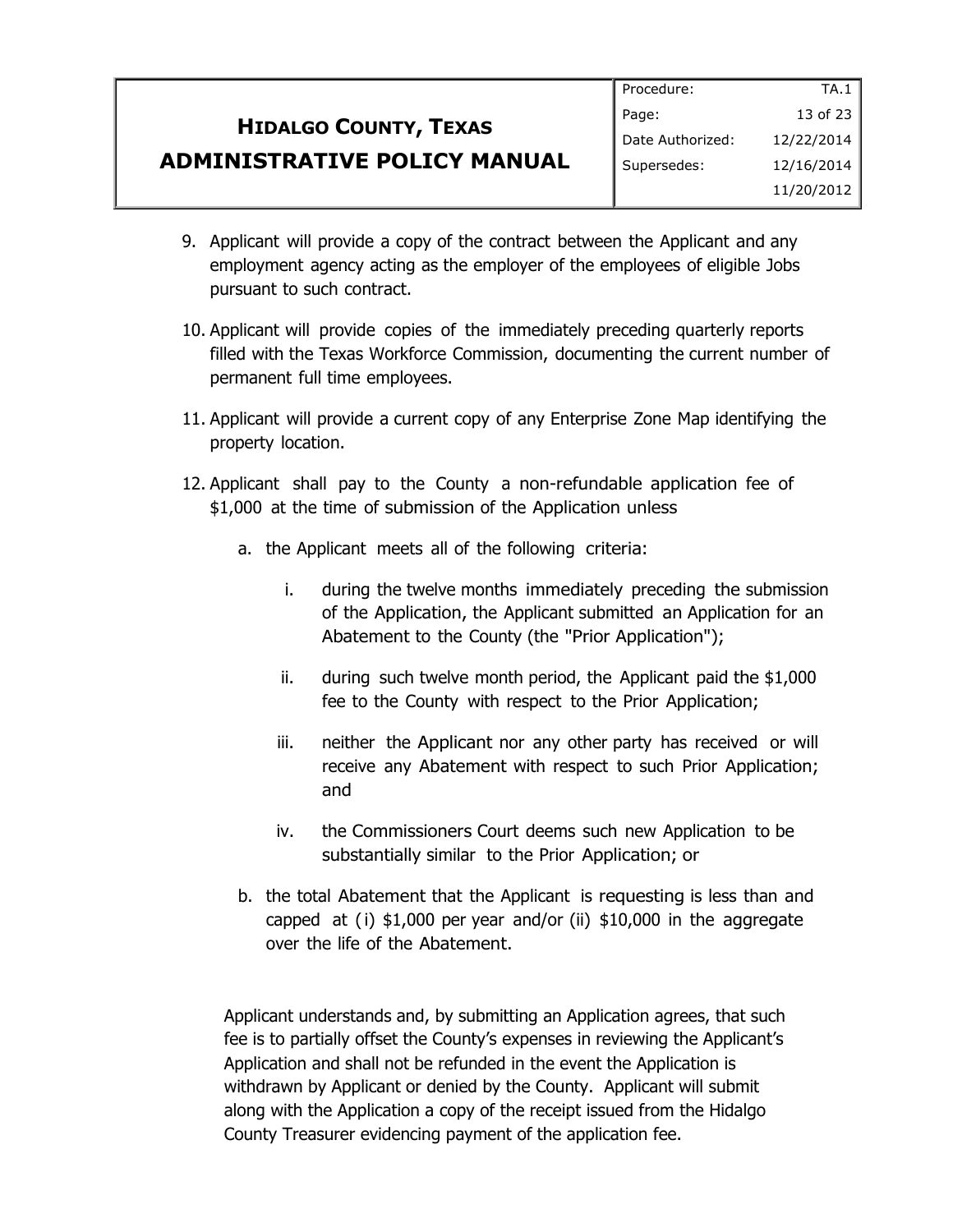#### **HIDALGO COUNTY, TEXAS ADMINISTRATIVE POLICY MANUAL** Procedure: Page: Date Authorized: Supersedes: TA.1 14 of 23 12/22/2014 12/16/2014 11/20/2012

- B. Application Review Steps: Upon receipt of a completed Application, the County will distribute copies of the Application to the appropriate County departments for internal review and comments. The County may request additional information as needed to determine Applicant's eligibility for Abatement according to Sections III A., B. and F and to review the factors set forth in Section III.H.
- C. Timing Provisions.
	- 1. Notwithstanding any provision to the contrary in Sections IV or V of these Guidelines and Criteria, to the extent allowable under applicable law, the Commissioners Court in its discretion may:
		- i. allow additional time for compliance with the requirements in Sections IV and V of these Guidelines and Criteria with respect to any Applications received after October 1 of the calendar year and may consider, approve and enter into an Agreement during the calendar year in which the Application was received after October 1 if the Commissioners Court in its discretion determines the County had adequate time to review and consider the Application and the Agreement, and
		- ii. consider and approve an Abatement and enter into an Agreement prior to receipt of all required information, provided that if such Abatement is granted the Agreement requires the Owner and/or Lessee, as the case may be, to comply with any such provisions within thirty days of the date of the Agreement and allows the County to terminate the Agreement in the event any conditions in the Agreement are not timely met.
	- 2. Provided commencement of construction as defined in Section IV.A.1 above has not occurred prior to submission of the complete Application as set forth herein, the commencement of construction by  $(x)$  the taking of actions specified in Section N.A.1(a-c) above by the Owner and/or Lessee or  $(y)$  the taking of any of the actions specified in Section IV.A.1(a-e) above by the Owner and/or Lessee after approval by the Commissioners Court of an Agreement but prior to execution of the Agreement shall not be a bar to the County subsequently executing the Agreement based on these Guidelines and Criteria and the terms approved by the Commissioners Court with the Owner and/or Lessee, as applicable; provided that (i) with respect to any such activity undertaken prior to Commissioners Court granting of an Abatement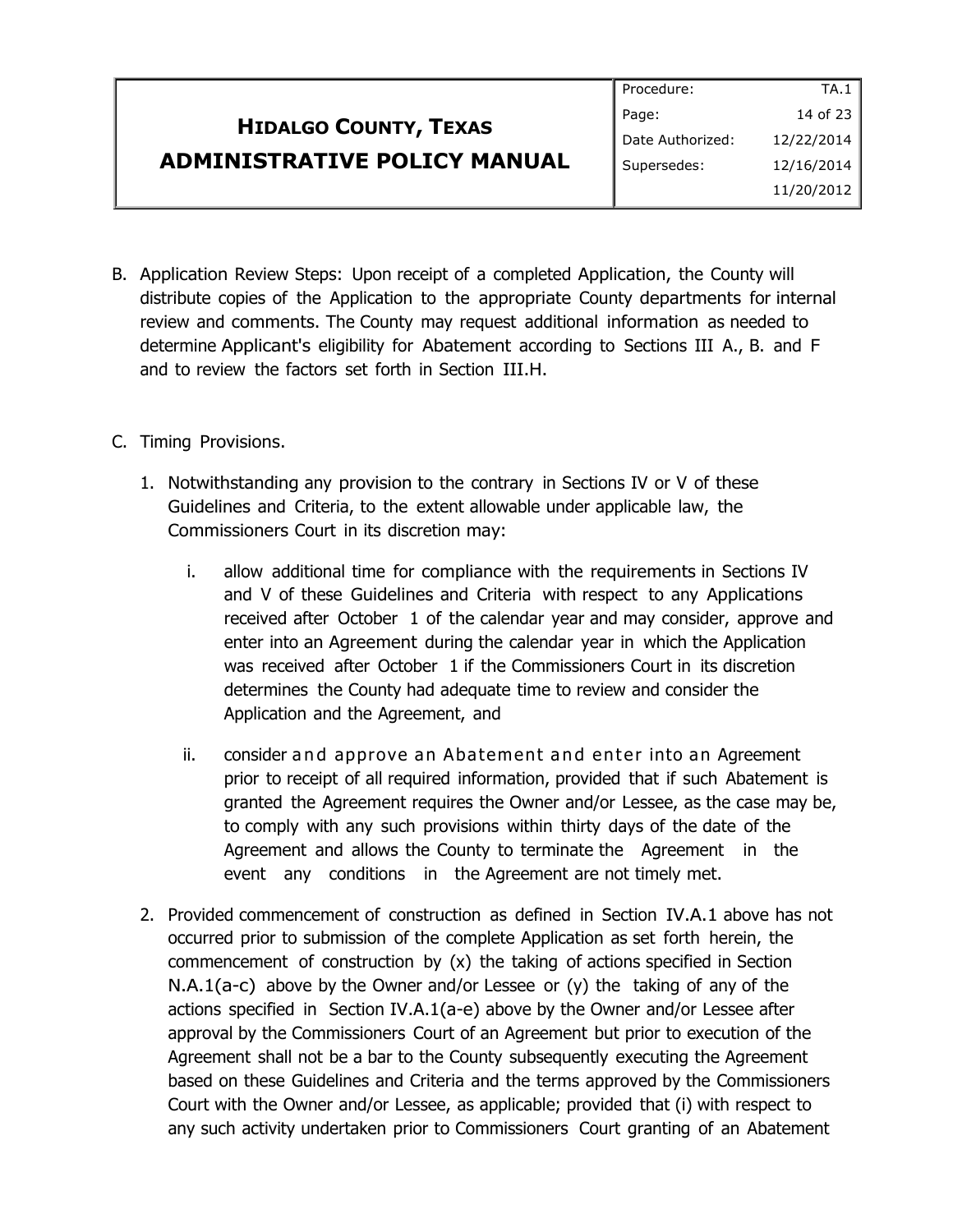|                                     | Procedure:       | TA.1       |
|-------------------------------------|------------------|------------|
| <b>HIDALGO COUNTY, TEXAS</b>        | Page:            | 15 of 23   |
|                                     | Date Authorized: | 12/22/2014 |
| <b>ADMINISTRATIVE POLICY MANUAL</b> | Supersedes:      | 12/16/2014 |
|                                     |                  | 11/20/2012 |

that the Abatement may not be granted at the discretion of the Commissioners Court and (ii) that the Applicant, Owner and/or Lessee, as the case may be, commence activity related to the Project at their own risk, and with respect to  $(y)$ above, in the event, prior to execution of the Agreement, any discrepancy or dispute over the terms of the Agreement arise that the Commissioners Court retains its discretion to not enter into such Agreement. For purposes of this subsection 2, a complete Application is an Application that, in the opinion of the County, meets all of the requirements of the Guidelines and Criteria excluding only any additional materials requested by the County but not expressly specified in the Guidelines and Criteria.

### **V. Consideration of Application and Adoption of Agreement**

- A. When the County considers an Abatement request, it will consider the feasibility and impact of the proposed Abatement by making an estimate of the economic effect of the Abatement of taxes and the benefit to the property to be covered by the Abatement and to the taxing authorities involved.
- B. In accordance with Section 312.401(b) of the Texas Tax Code, the Commissioners Court may not designate an area as a reinvestment zone until it holds a public hearing on the designation and finds that the designation would contribute to the retention or expansion of Primary Employment or would attract major investment in the reinvestment zone that would be a benefit to the property to be included in the reinvestment zone and would contribute to the economic development of the County. At the hearing, interested persons are entitled to speak and present evidence for or against the designation. Not later than the seventh day before the date of the hearing, the Commissioners Court will give notice of the hearing in accordance with Sections 312.401(b) and 312.201(d) of the Texas Tax Code. Pursuant to Section 312.4011, designation of an area as an enterprise zone under Chapter 2303, Texas Government Code, constitutes designation of the area as a reinvestment zone without further action by the County.
- C. 1. The Commissioners Court may consider adoption of an Order approving the execution of an Agreement between the County and the Applicant governing the provision of the Abatement within the reinvestment zone only after the Applicant has forwarded all necessary information and documentation to the County. The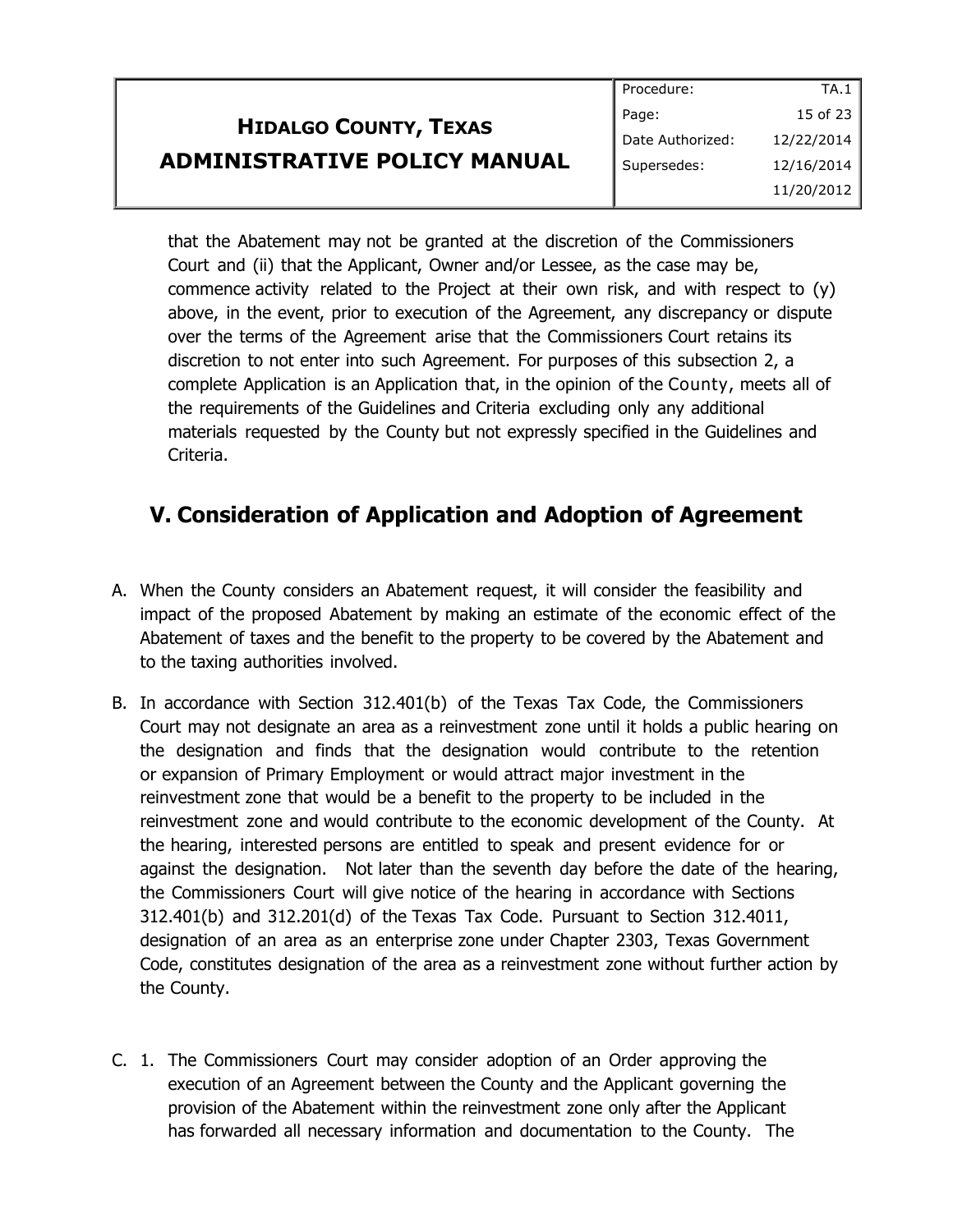|                                     | Procedure:       | TA.1       |
|-------------------------------------|------------------|------------|
| <b>HIDALGO COUNTY, TEXAS</b>        | Page:            | 16 of 23   |
|                                     | Date Authorized: | 12/22/2014 |
| <b>ADMINISTRATIVE POLICY MANUAL</b> | Supersedes:      | 12/16/2014 |
|                                     |                  | 11/20/2012 |

County will notify the Applicant of approval or disapproval in writing as soon as such action has occurred. The County will not approve an Agreement if it finds that the request for the Abatement was filed after the commencement of construction, alterations, or installation of Improvements related to a proposed Modernization, Expansion or New Facility by the Applicant except as provided in subsection V.C.2 below. Any Improvements performed by a taxing entity in anticipation of a Project will not be subject to this subsection C.1.

- 2. The decision to provide any Abatement will be considered on a case by case basis, in accordance with these Guidelines and Criteria, and at the discretion of the Commissioners Court who, with respect to Applicants concerning Projects of Extraordinary Impact may waive Subsection  $IV(A)(I)(b)$  if reasonable proof is shown of why the waiver is needed and of the benefit to the County of granting the Abatement.
- D. Not later than the seventh day before the date on which the County enters into an Agreement, the County will deliver, as provided by Section 312.2041 of the Tax Code, to the presiding officer of the governing body of each other taxing unit in which the property to be subject to the Agreement is located a written notice that the County intends to enter into the Agreement. The notice will include a copy of the proposed Agreement.
- E. The governing bodies of the appropriate taxing authorities may consider ratification of and participation in the Agreement between the County and the Applicant.
- F. After approval, the County will formally pass an Order and execute an Agreement with the Owner and/or Lessee of the Facility as required. Such Agreement prior to execution will be reviewed by legal counsel for the County and the Owner and/or Lessee, as applicable. Such Agreement shall be subject to the rights of holders of outstanding bonds of the County and shall be entered into by the County on the condition that the Owner and/or the Lessee, as applicable, makes specific Improvements or repairs to the property.

Except as otherwise specified in these Guidelines and Criteria, the Abatement in each Agreement shall take effect on January 1 of the next tax year after the date the Improvements or repairs are substantially completed. Each Agreement must include the terms required under Section 312.205 or the Texas Tax Code and will address various issues, including, but not limited to, the following: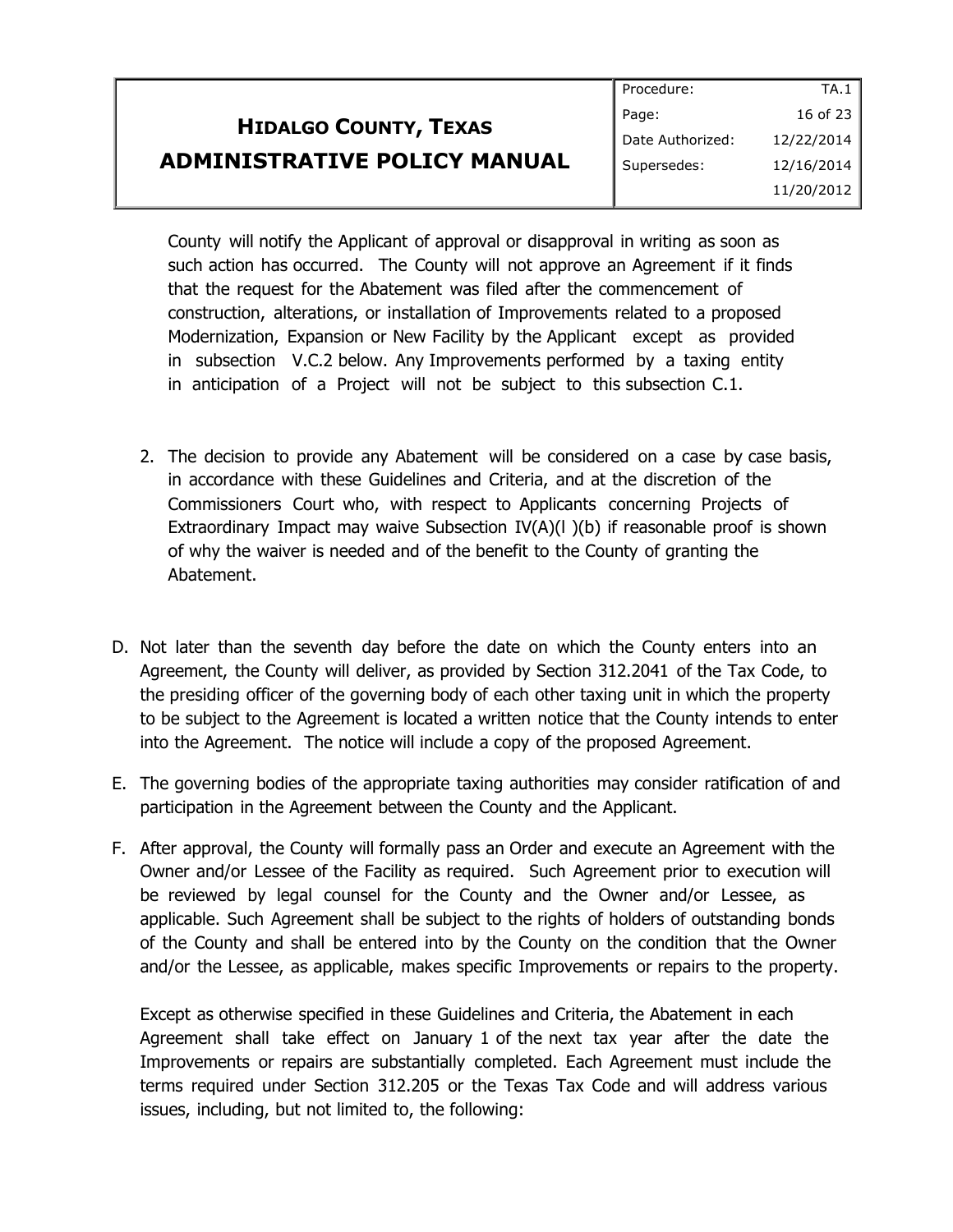|                                     | Procedure:       | TA.1       |
|-------------------------------------|------------------|------------|
| <b>HIDALGO COUNTY, TEXAS</b>        | Page:            | 17 of 23   |
|                                     | Date Authorized: | 12/22/2014 |
| <b>ADMINISTRATIVE POLICY MANUAL</b> | Supersedes:      | 12/16/2014 |
|                                     |                  | 11/20/2012 |

- 1. General description of the Project;
- 2. The percent of value to be abated each year;
- 3. Estimated value of the Abatement including the Base Year Value;
- 4. Duration of the Abatement, including the commencement date and the termination date;
- 5. Legal description of the Real Property;
- 6. Kind, number, location and timetable of planned Improvements;
- 7. Specific terms and conditions to be met by Applicant;
- 8. The proposed use of the Facility and nature of construction;
- 9. A plat or map showing the precise location of the Real Property, including the location within the enterprise zone and Improvements and proposed Improvements on the Real Property;
- 10. Contractual obligations in the event of default, violation of terms conditions, delinquent taxes, recapture, administration and assignment; and
- 11. Size of investment and average number of new Jobs created.

#### **VI. Denial of Abatement**

- A. All eligible Applications for Abatement will be considered on a case-by-case basis and except for the instances set forth in Section VI.B. herein, the decision to approve or deny Abatement will be made at the discretion of the Commissioners Court in accordance with these Guidelines and Criteria.
- B. The Commissioners Court shall not authorize either a reinvestment zone or an Agreement if it is determined that:
	- 1. there would be an adverse impact on the provision of government service or tax base;
	- 2. the Applicant has insufficient financial capacity to complete the Project;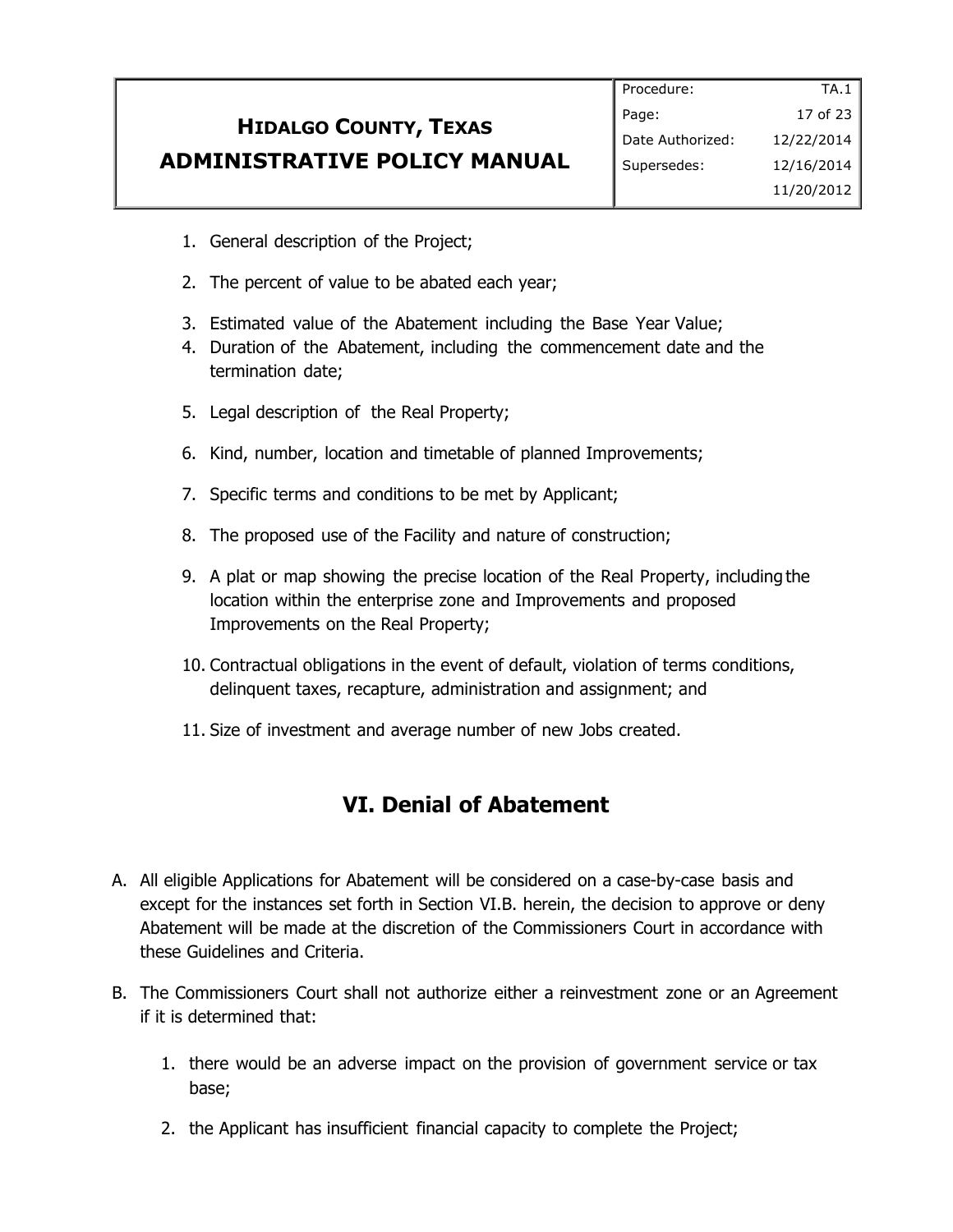|                                                                     | Procedure:       | TA.1         |
|---------------------------------------------------------------------|------------------|--------------|
| <b>HIDALGO COUNTY, TEXAS</b><br><b>ADMINISTRATIVE POLICY MANUAL</b> | Page:            | 18 of 23 $ $ |
|                                                                     | Date Authorized: | 12/22/2014   |
|                                                                     | Supersedes:      | 12/16/2014   |
|                                                                     |                  | 11/20/2012   |

- 3. planned or potential use of the property would constitute a hazard to public safety, health or morals;
- 4. violation of other codes or laws exist;
- 5. the property is in an improvement project financed by tax increment bonds or
- 6. there exists any other reason that is deemed appropriate by the Commissioners Court.
- C. Nothing herein will imply or suggest that the County is under any obligations or duty to provide Abatement to any eligible Applicant, or that any Applicant has an entitlement to Abatement except as may be determined on a case-by-case basis by the Commissioners Court.

### **VII. Taxability**

From the execution of the Agreement to the end of the Tax Abatement Period, taxes will be payable as follows:

- a. The value of ineligible property will be fully taxable;
- b. The Base Year Value of existing eligible property as determined each year will be fully taxable;
- c. The additional value of eligible property will be taxable in the manner and for the period provided for in the Agreement; and
- d. The additional value of eligible property will be fully taxable at the end of the Tax Abatement Period.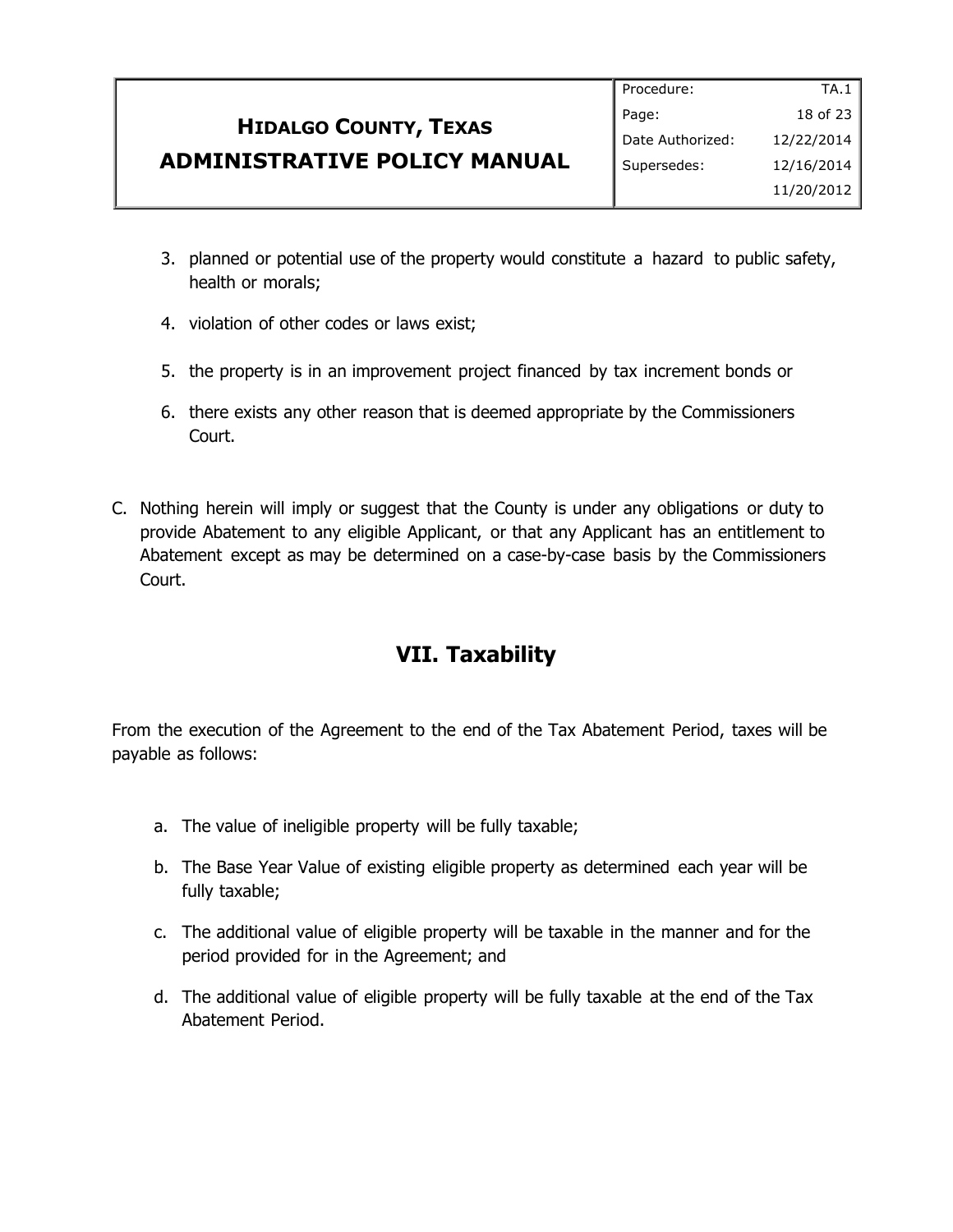|                                                                     | Procedure:       | TA.1         |
|---------------------------------------------------------------------|------------------|--------------|
| <b>HIDALGO COUNTY, TEXAS</b><br><b>ADMINISTRATIVE POLICY MANUAL</b> | Page:            | 19 of 23 $ $ |
|                                                                     | Date Authorized: | 12/22/2014   |
|                                                                     | Supersedes:      | 12/16/2014   |
|                                                                     |                  | 11/20/2012   |

#### **VIII. Recapture**

- A. The County will be entitled to terminate the Agreement and shall recapture all or part of the taxes abated, upon the occurrence of one or more of the following events:
	- 1. If the Owner or Lessee fails to commence operation of the Facility and the provision of the applicable product or service within the time provided in the Agreement.
	- 2. If, at any time after commencement of operation of the Facility, the Owner or Lessee voluntarily ceases to produce a product or service at the Facility or to otherwise operate the Facility for a continuous period of one (1) year or, with respect to Extraordinary Impact Projects in which the Agreement so provides, eighteen (18) months;
	- 3. If the Owner or Lessee allows its ad valorem taxes owed to the County to become delinquent and fails to timely and properly follow the legal procedures for their protest and/or contest;
	- 4. If the Owner or Lessee relocates the Job creating activity outside the reinvestment zone;
	- 5. Upon the Owner's or Lessee's breach of the Agreement;
	- 6. As the County and the Owner and/or Lessee may otherwise agree in the Agreement; or
	- 7. In the case of an Abatement for an eligible educational Facility, the educational institution named in the Agreement terminates the lease on the property or otherwise ceases to use and occupy the property for educational purposes, and the property Owner fails to secure a new tenant that qualifies the Facility for continued Abatement under these Guidelines and Criteria within one hundred twenty (120) days of the expiration or other cessation of the use of the property for educational purposes.
- B. Should the County determine that a party is in default according to the terms and conditions of the Agreement, the County will notify the party in writing at the address stated in the Agreement, and if such default is not cured within the applicable Cure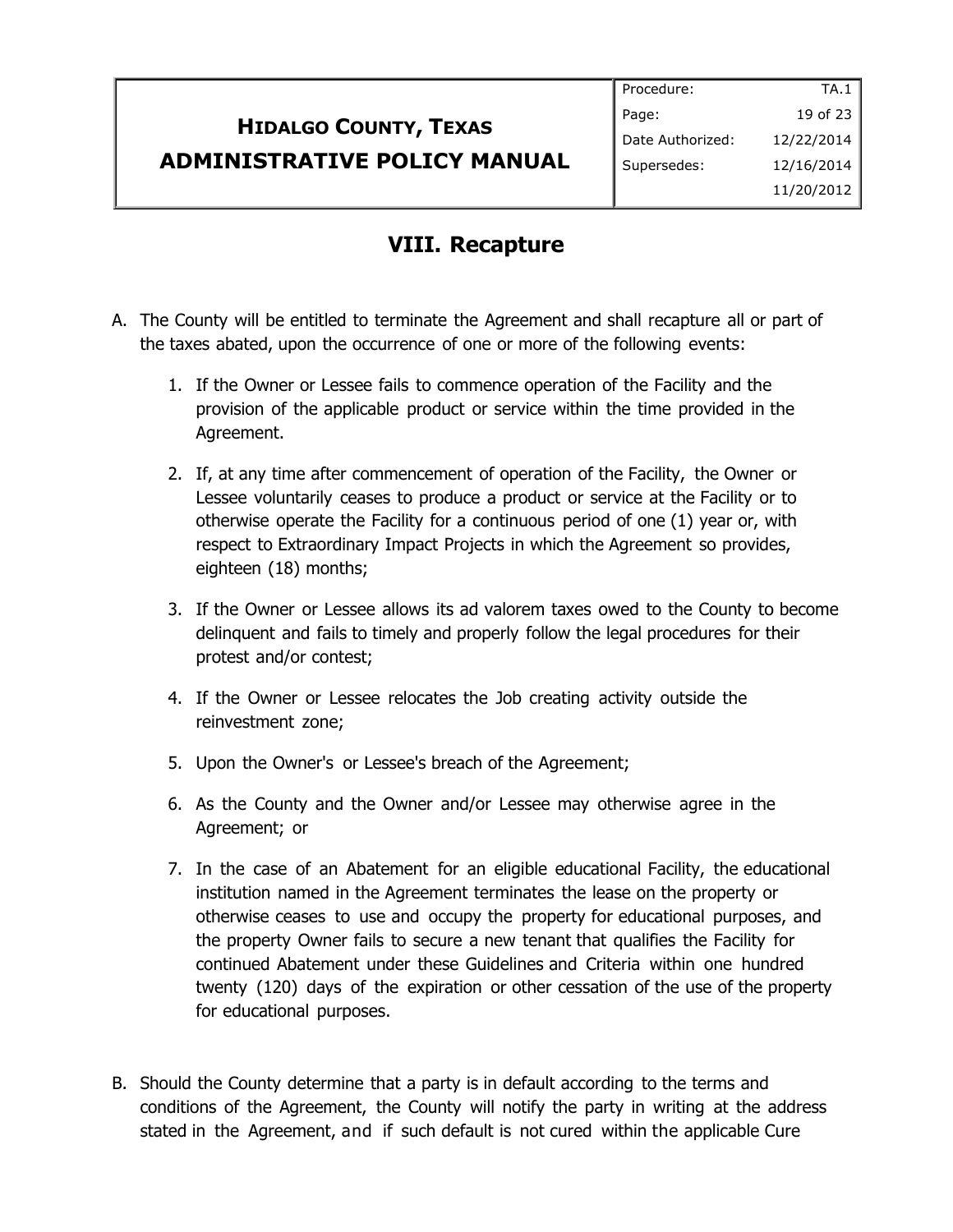|                                                                     | Procedure:       | TA.1       |
|---------------------------------------------------------------------|------------------|------------|
| <b>HIDALGO COUNTY, TEXAS</b><br><b>ADMINISTRATIVE POLICY MANUAL</b> | Page:            | 20 of 23   |
|                                                                     | Date Authorized: | 12/22/2014 |
|                                                                     | Supersedes:      | 12/16/2014 |
|                                                                     |                  | 11/20/2012 |

Period (as defined below), then the Agreement may be terminated by the County pursuant to an Order adopted by the Commissioners Court as set forth in C below. The Cure Period is thirty (30) days from the date of the notice, or if so provided in the Agreement with respect to any Extraordinary Impact Project sixty (60) days and, if further provided in the Agreement, ninety (90) days with respect to a default caused by a force majeure event as such event is defined in the Agreement.

C. The County by an Order adopted by the Commissioners Court will have the right to terminate the Agreement and shall recapture all or a part of the abated taxes based on the following schedule and formula:

| <b>RECAPTURE SCHEDULE</b>                                              |                                                                                   |  |
|------------------------------------------------------------------------|-----------------------------------------------------------------------------------|--|
| YEAR OF TAX ABATEMENT PERIOD IN<br><b>WHICH RECAPTURE EVENT OCCURS</b> | COUNTY WILL RECAPTURE<br>FOLLOWING PERCENTAGE OF TOTAL<br>TAXES PREVIOUSLY ABATED |  |
| $1 - 5$                                                                | 100%                                                                              |  |
| 6                                                                      | 85%                                                                               |  |
|                                                                        | 75%                                                                               |  |
| я                                                                      | 65%                                                                               |  |
| g                                                                      | 55%                                                                               |  |
|                                                                        | 45%                                                                               |  |

| <b>FORMULA:</b> The Recapture Formula Will Be: |   |                            |              |
|------------------------------------------------|---|----------------------------|--------------|
|                                                |   | Applicable Percentage from | Amount to be |
| <b>Total Taxes Abated</b>                      | χ | above schedule             | Recaptured   |

D . A Lessee or Owner who is a party to an Agreement that has been terminated or pursuant to which abated taxes have been ordered to be recaptured may appeal the Commissioners Court decision recapturing or terminating the Agreement. In order to make an appeal, the party to the Agreement must submit, within thirty (30) days of the Order by Commissioners Court recapturing or terminating the Agreement, a written notice to the County and to any other party to the Agreement specifying the grounds on which the party will be appealing the decision and requesting that the matter of the appeal be placed on the Commissioners Court agenda for the next Commissioners Court meeting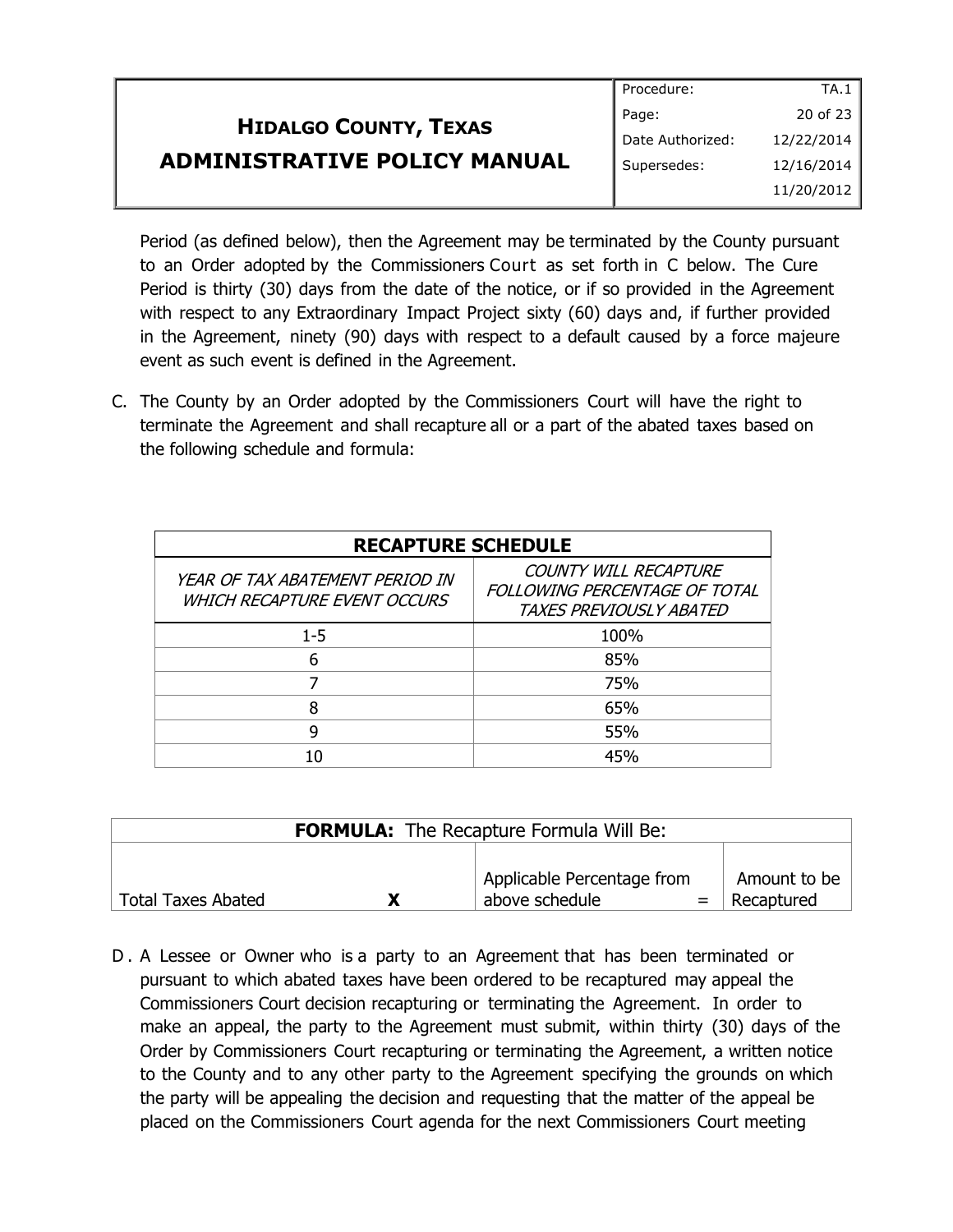|                                                                     | Procedure:       | TA.1         |
|---------------------------------------------------------------------|------------------|--------------|
| <b>HIDALGO COUNTY, TEXAS</b><br><b>ADMINISTRATIVE POLICY MANUAL</b> | Page:            | 21 of 23 $ $ |
|                                                                     | Date Authorized: | 12/22/2014   |
|                                                                     | Supersedes:      | 12/16/2014   |
|                                                                     |                  | 11/20/2012   |

occurring not less than three days following receipt by the County of the written request. The party appealing the decision may appear at the Commissioners Court meeting to discuss the appeal.

#### **IX. Administration**

- A. Access to Facility. Each Agreement will stipulate that employees and/or designated representatives of the County will have access to the Facility during the term of the Agreement to inspect the Facility to determine if the terms and conditions of the Agreement are being met. The County may execute a contract with any other jurisdiction(s) to conduct such inspections of the Facility. All inspections will be conducted in a manner as to not unreasonably interfere with the construction and/or operation of the Facility, provided, however that the County may conduct "spot" inspections requiring no advance notification (unless appropriate personnel are usually not onsite at the Facility to allow safe access to the Facility and due to safety concerns escorts are needed for County personnel, in which event the Agreement shall provide for notice and for the Owner and/or Lessee to provide escorts on a timely basis). All inspections will be made with one or more representatives of the Owner, Lessor or Lessee, and in accordance with such party's safety standards.
- B. Reports, Audits and Inspections: Owners and Lessees of Facilities for which Abatement is granted will annually certify to taxing authorities that they are in compliance with the terms of the Agreement. In addition, such Owners and Lessees will provide reports and records reasonably necessary to support each year of the Agreement. Such reports and records will include information supporting Job creation and retention requirements, information on property purchases, and status reports on the Project's progress. Reports supporting Job creation and retention shall include Texas Workforce Commission Reports (all Social Security numbers must be redacted prior to submitting such reports to the County) submitted to the State Comptroller on a quarterly basis and a breakdown of all Jobs with total annual hours per Job. Upon completion of a Project, Owners and/or Lessees, as applicable, will provide taxing authorities with a final report (i) describing all property for which Abatement is granted, (ii) providing documentation of the final Capital Cost and (iii) certifying the number of Jobs created. This final report will be accompanied by the opinion of an independent certified public accountant as to its accuracy and completeness. Taxing authorities will periodically evaluate each Facility receiving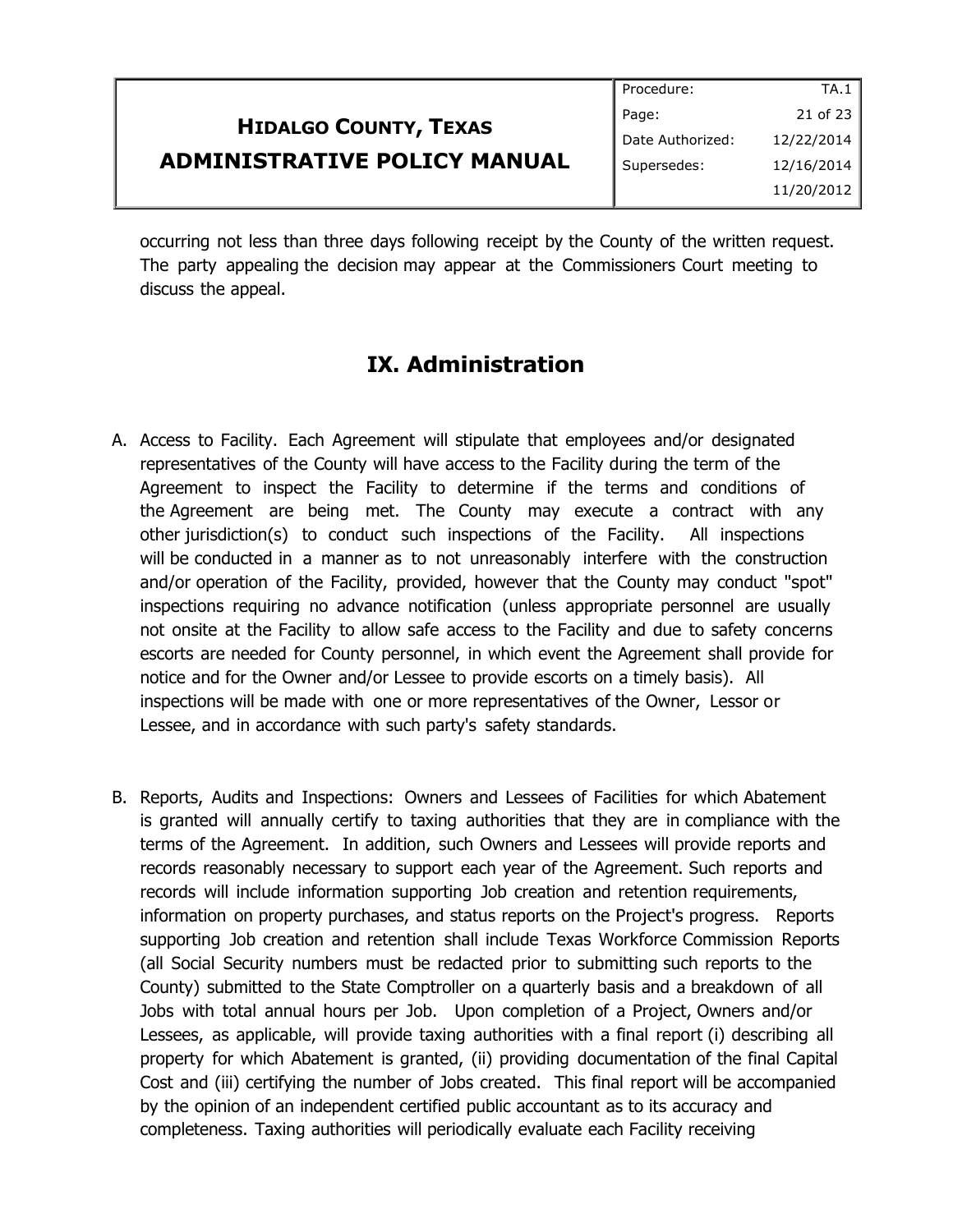|                                                                     | Procedure:       | TA.1       |
|---------------------------------------------------------------------|------------------|------------|
| <b>HIDALGO COUNTY, TEXAS</b><br><b>ADMINISTRATIVE POLICY MANUAL</b> | Page:            | 22 of 23   |
|                                                                     | Date Authorized: | 12/22/2014 |
|                                                                     | Supersedes:      | 12/16/2014 |
|                                                                     |                  | 11/20/2012 |

Abatement to ensure compliance with the Agreement and report possible violations of the Agreement. Taxing authorities will have the right to audit the books and records related to the eligible property and supporting the eligible property reports.

C. Transfer or Assignment. An Agreement for Abatement may be transferred or assigned by the original Applicant to a new Owner/Lessor or Lessee of the same Facility only upon the approval of the Commissioners Court, which will not grant such approval without (i) sufficient proof of the financial capacity of the transferee or assignee and (ii) all conditions and obligations in the Agreement being guaranteed by the execution of a new Agreement with the County. No assignment or transfer will be approved if any party to the existing Agreement or any proposed new party is (i) liable to any jurisdiction in the County for outstanding taxes or other obligations or (ii) delinquent in the payment of ad valorem taxes to any taxing unit located in the County. Approval of a transfer or assignment will not be unreasonably withheld. In addition, the Agreement for Abatement for an Extraordinary Impact Project may allow for collateral assignment in connection with the financing of the Project without obtaining such approval; provided the assignee is not delinquent on any taxes to the County and the Owner, Lessor or Lessee, as applicable, provides written notice to the County within thirty (30) days.

#### **X. Tax Abatement by Other Taxing Units**

A. Other Taxing Entities. Section 312.206(a) of the Tax Code allows the County, when a municipality has entered into an Agreement with an Owner and/or a Lessee, to enter into an Agreement with the same Owner and/or Lessee under different terms and conditions than those contained in the municipality's Agreement with the Owner and/or Lessee. When an Application for Abatement is originated with a taxing entity other than the County, the taxing entity desiring the Count to provide Abatement to the same Applicant will cause the Applicant to file an Application requesting Abatement with the County and such Application will include the information requested by the County for Abatements originating with the County and shall also include a copy of the Agreement between the Applicant and the municipality or other taxing entity and such other documentation as may be requested by the County. Such Abatements will be considered in accordance with the provisions of these Guidelines and Criteria.